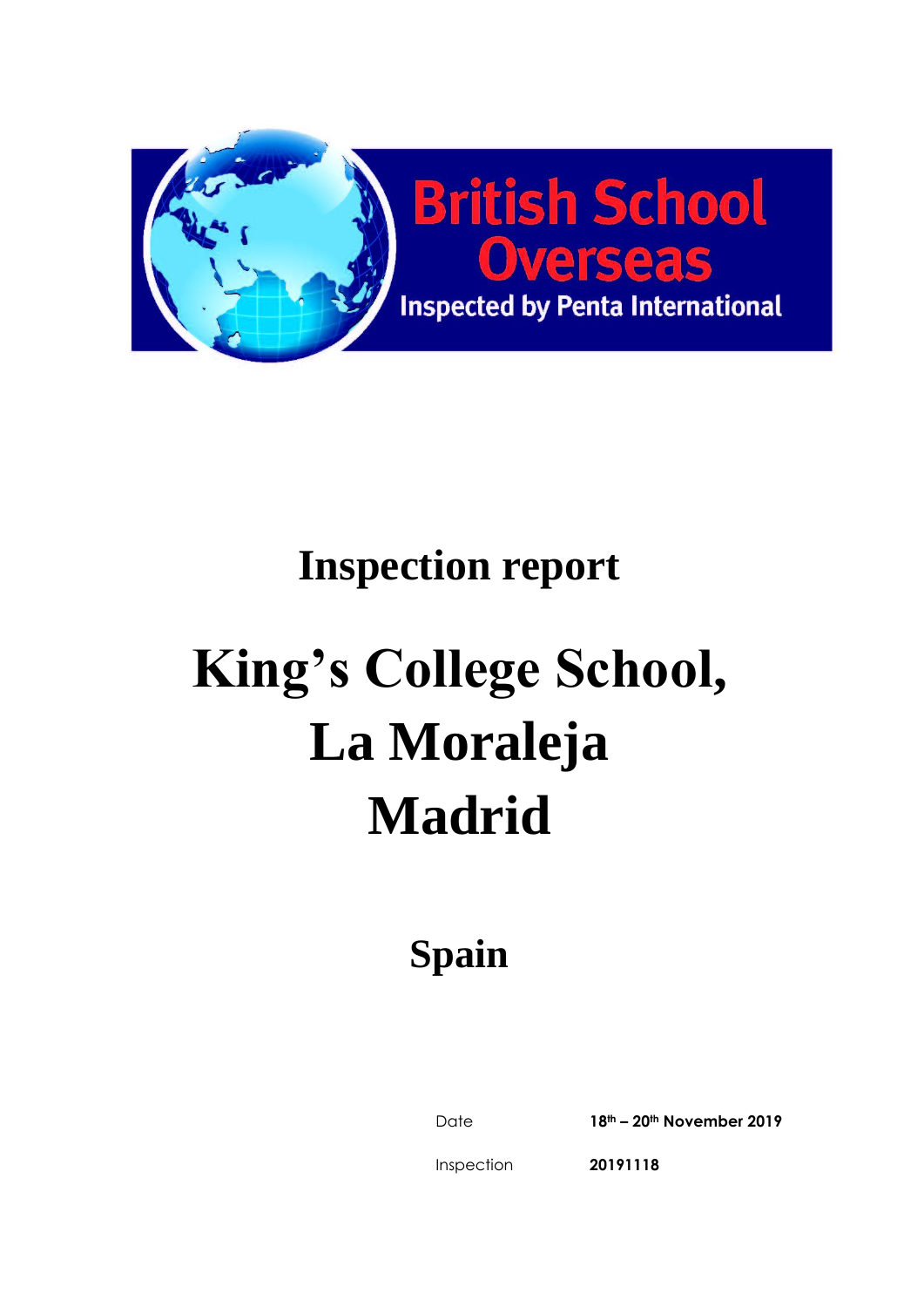

**18th - 20 th November 2019**

| Contents |                                                                                      | page           |
|----------|--------------------------------------------------------------------------------------|----------------|
| 1        | Purpose and scope on the inspection                                                  | 2              |
| 2        | Compliance with regulatory requirements                                              | $\overline{2}$ |
| 3        | Overall effectiveness of the school                                                  | 3              |
|          | 3.1<br>What the school does well                                                     | 3              |
|          | 3.2<br>Points for improvement                                                        | 4              |
| 4        | The context of the school                                                            | 5              |
|          | 4.1 The British nature of the school                                                 | 7              |
| 5        | <b>Standard 1</b><br>The quality of education provided by the school                 | 8              |
|          | Curriculum<br>5.1                                                                    | 8              |
|          | 5.2 Teaching and assessment                                                          | 11             |
|          | 5.3 Standards achieved by pupils                                                     | 15             |
| 6        | <b>Standard 2</b><br>The spiritual, moral, social and cultural development of pupils | 16             |
| 7        | <b>Standard 3</b><br>The welfare, health and safety of pupils                        | 18             |
| 8        | <b>Standard 4</b><br>The suitability of the proprietor and staff                     | 20             |
| 9        | <b>Standard 5</b><br>The premises and accommodation                                  | 21             |
| 10       | <b>Standard 6</b><br>The provision of information for parents, carers and others     | 22             |
| 11       | <b>Standard 7</b><br>The school's procedures for handling complaints                 | 23             |
| 12       | <b>Standard 8</b><br>Leadership and management of the school                         | 24             |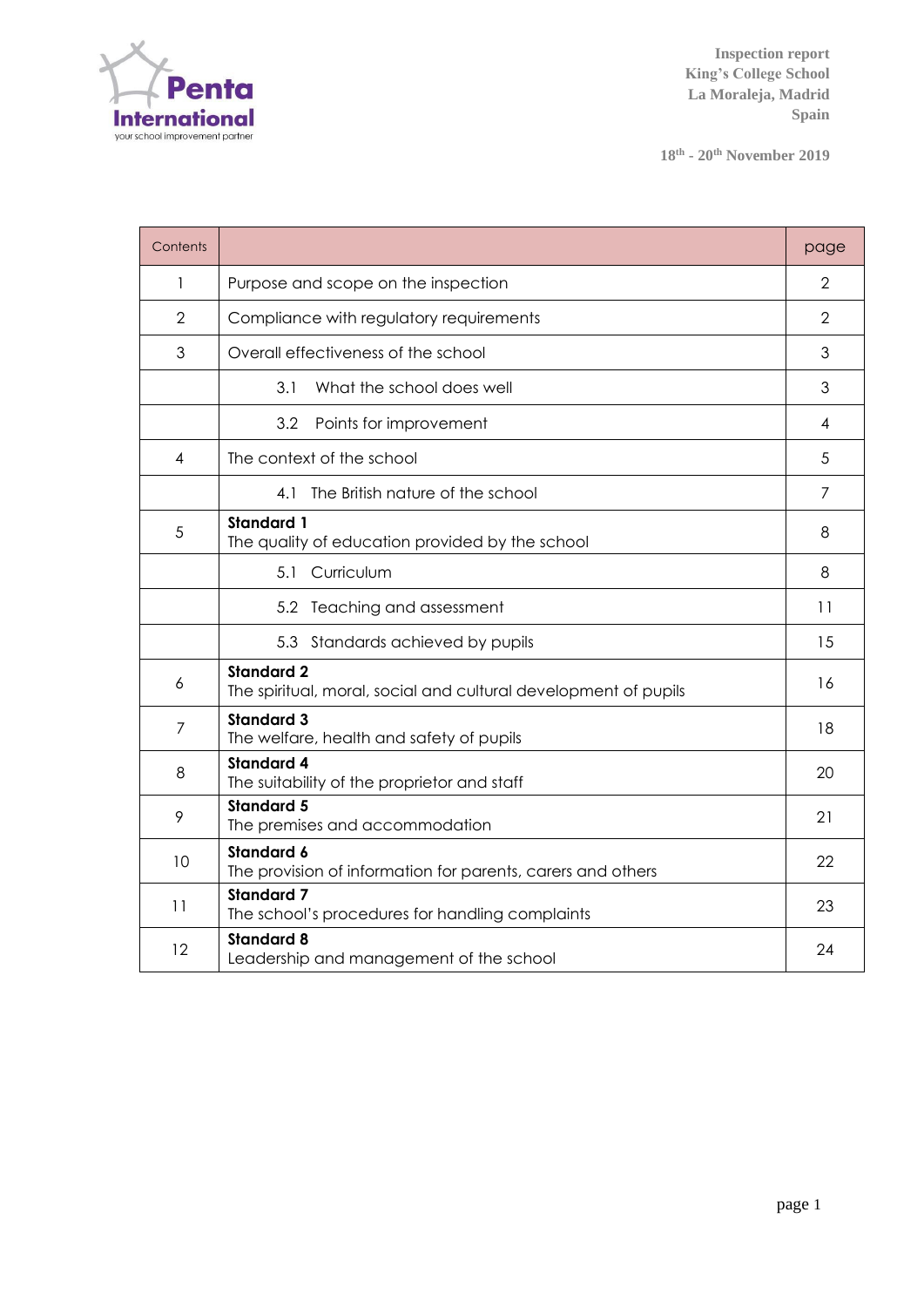

**18th - 20 th November 2019**

#### 1. Purpose and scope of the inspection

The Department for Education has put in place a voluntary scheme for the inspection of British schools overseas, whereby schools are inspected against a common set of standards that British schools overseas can choose to adopt.

The inspection and this report follow the Department for Education (DFE) schedule for the inspection of British Schools overseas.

The purpose of the inspection is to provide information to parents, teachers, senior managers and the school's management on the overall effectiveness of the school, the standard of education it provides and its compatibility with independent schools in the United Kingdom.

The inspection and report will cover the key areas of quality of the curriculum; quality of teaching and learning; the spiritual, moral, social and cultural development of pupils; their welfare, health and safety; the suitability of the proprietor and staff; the school's premises and accommodation; and the school's complaints procedures. An essential part of the inspection is considering the extent to which the British character of the school is evident in its ethos, curriculum, teaching, care for pupils and pupils' achievements.

This inspection was completed by Penta International. Penta International is approved by the British Government for the purpose of inspecting schools overseas. As one of the leading inspection providers, Penta International reports to the English Department for Education (DFE) on the extent to which schools meet the standards for British Schools Overseas.

During the inspection visit, over 50 lesson observations took place, as well as a series of learning walks. School documentation and policies were analysed and data reviewed. Pupils' workbooks were scrutinised, and discussions were held with the senior staff, the management team, and a range of teachers, parents and groups of pupils. The inspection team were in school for three days.

The lead inspector was Karen Hanratty. The team members were Matthew Ford and Laura Clayton.

#### 2. Compliance with regulatory requirements

King's College School, La Moraleja meets all the standards for British Schools Overseas.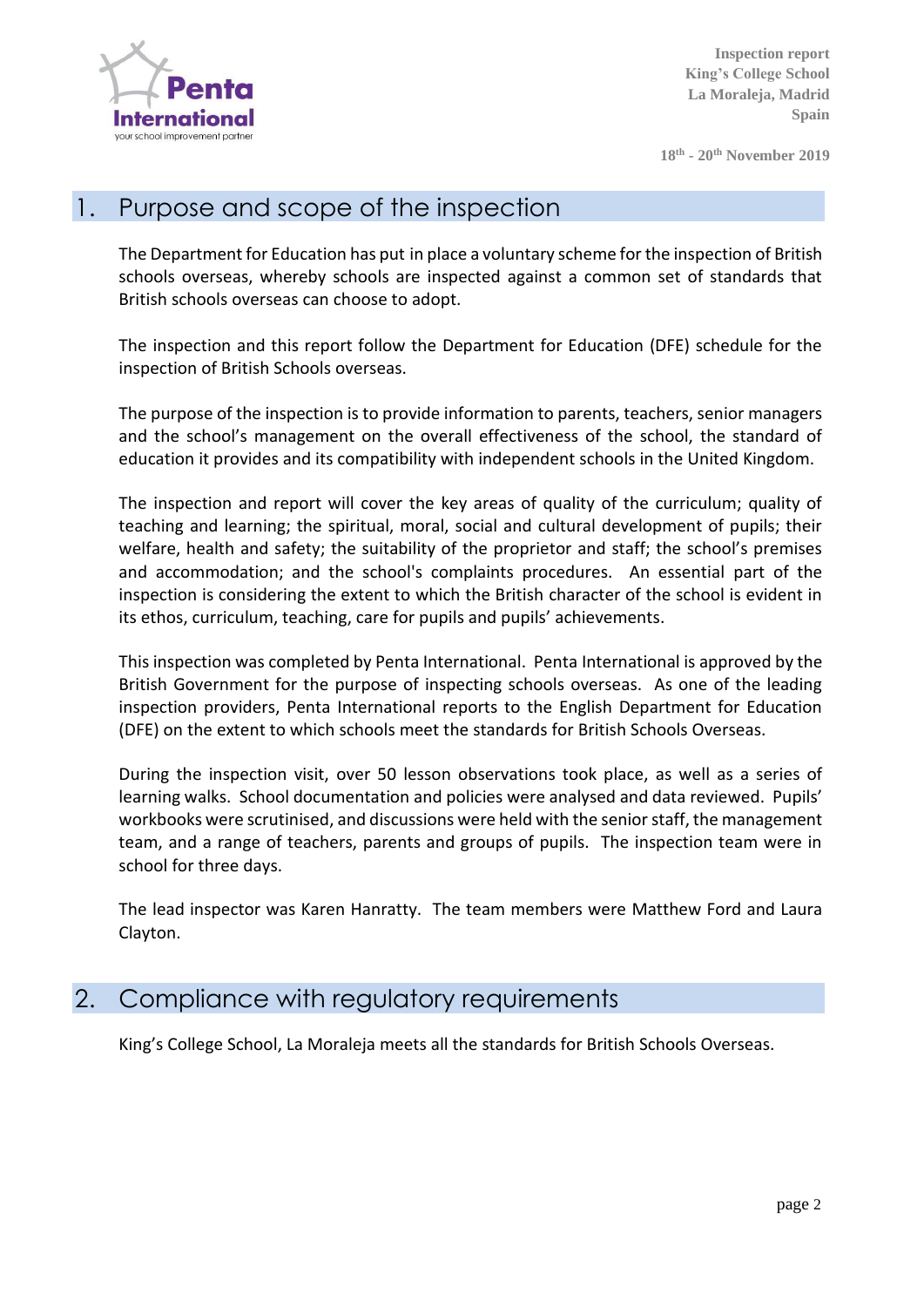

**18th - 20 th November 2019**

#### 3. Overall effectiveness of the school

King's College School, La Moraleja is an outstanding school.

Due to an excellent curriculum delivered through high-quality teaching and robust assessment practices, academic standards are very high. The behaviour of pupils is excellent and standards of care for their health and well-being are exemplary. Leadership at all levels is reflective, and securely focused on continuous improvement in all areas.

#### 3.1 What the school does well

There are many strengths at the school, including the following:

- The pupils, who are courteous, well-behaved, eager to learn, confident and excellent ambassadors for their school.
- The support and challenge which is provided by the King's Group managing board, to ensure ongoing growth and development of the school.
- The leadership provided by the headteacher, deputy head and other members of the SLT, which maintains a clear focus on continuous school improvement across all areas, displaying a creative approach.
- The contribution of middle leaders, who are proactive in driving developments in key areas whilst providing support to their teams.
- The teaching body, who work tirelessly to give pupils learning experiences which engage, excite and enthuse, whilst ensuring high levels of progress and attainment.
- The school ethos, culture and learning environment which is warm and vibrant, enhancing pupils' progress and social and emotional development.
- Activities, enrichment and enhancements to the curriculum which provide opportunities for pupils to develop interests, attitudes, knowledge, skills and understanding beyond the formal curriculum.
- The use of data to inform planning, teaching, groupings and targeted support to meet individual pupil needs.
- Rigorous and robust procedures around pupil safeguarding, and the focus on pupil and staff well-being and mental health.
- Opportunities available for staff to develop professionally and pursue fulfilling careers.
- Involvement of parents to allow them to become true partners in their child's learning.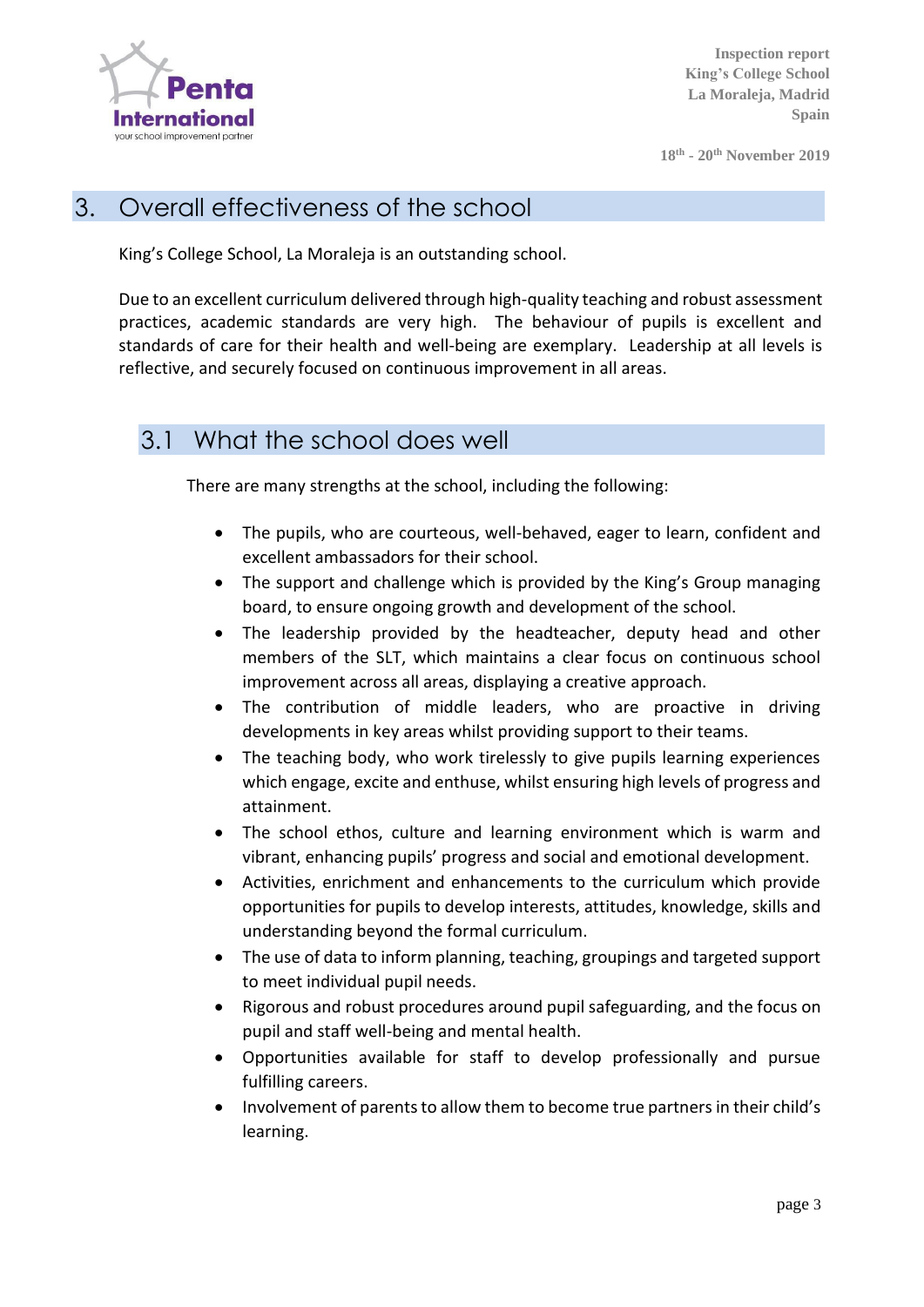

**18th - 20 th November 2019**

# 3.2 Points for improvement

While not required by regulations, the school might wish to consider the following development points:

- Continue to develop and embed the use of ICT across the school to support and enrich pupils' learning across the curriculum, and further enhance their skills in computing and IT.
- To further develop skills of independence and self-reliance for the older pupils, in preparation for 'A' level and beyond.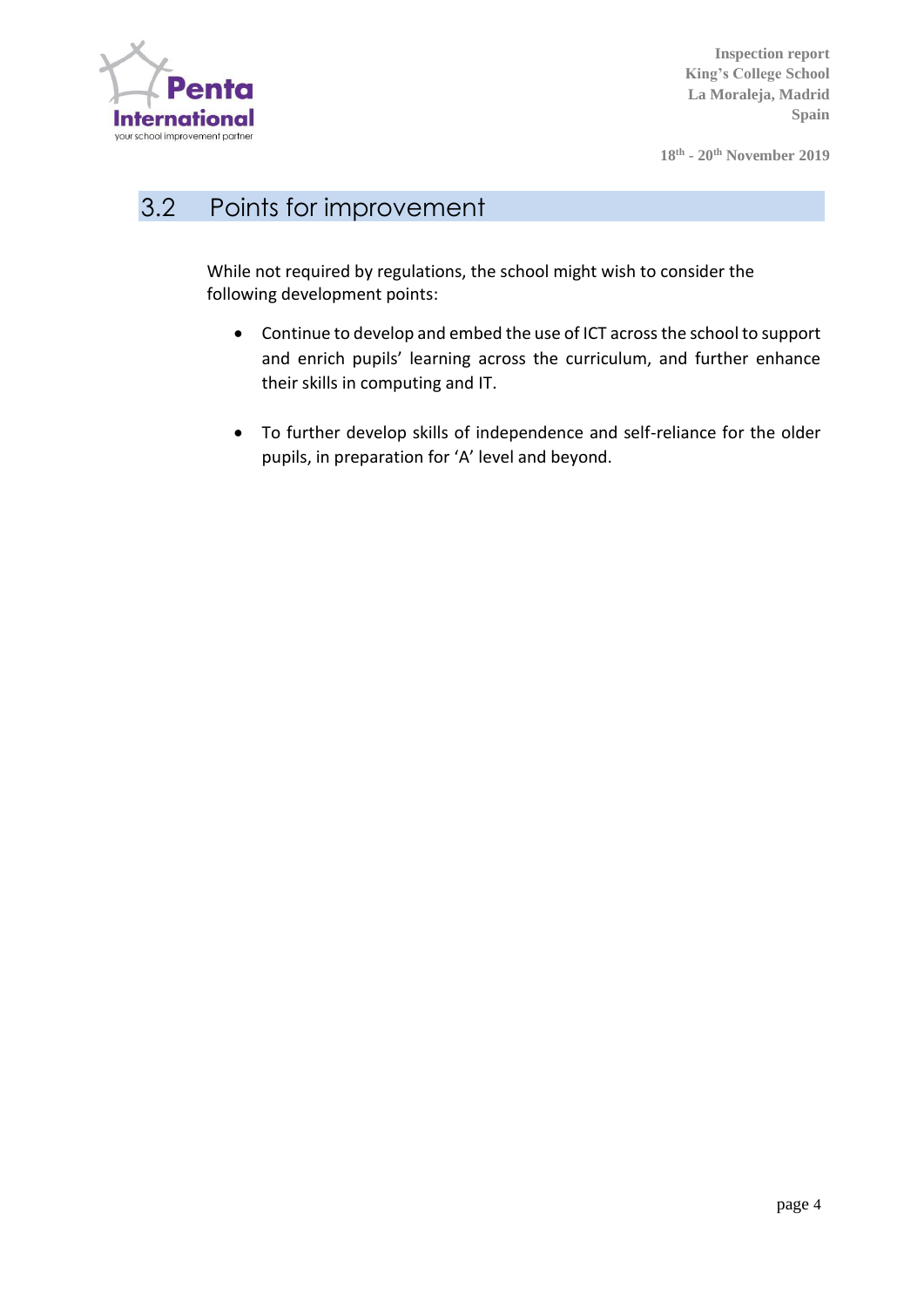

**18th - 20 th November 2019**

# 4. The context of the school

| Full name of School                       | King's College School, La Moraleja                          |  |             |     |             |           |             |
|-------------------------------------------|-------------------------------------------------------------|--|-------------|-----|-------------|-----------|-------------|
| <b>Address</b>                            | Paseo de Alcobendas, 5, 28109 Alcobendas, Madrid            |  |             |     |             |           |             |
| Telephone Number/s                        | +34 916 585 540                                             |  |             |     |             |           |             |
| <b>Fax Number</b>                         |                                                             |  |             |     |             |           |             |
| <b>Website Address</b>                    | https://madrid-lamoraleja.kingscollegeschools.org/          |  |             |     |             |           |             |
| Key Email Address/s                       | June.donnan@kingsgroup.org<br>Jeremy.newton@kings.education |  |             |     |             |           |             |
| Headteacher/Principal                     | June Donnan                                                 |  |             |     |             |           |             |
| Chair of Board of<br>Governors/Proprietor | Elena Benito                                                |  |             |     |             |           |             |
| Age Range                                 | $3 - 16$                                                    |  |             |     |             |           |             |
| Total number of pupils                    | 633                                                         |  | <b>Boys</b> | 316 |             | Girls     | 317         |
|                                           | 0-2 years                                                   |  | 3           |     | 12-16 years |           | 207         |
| Numbers by age                            | 3-5 years                                                   |  | 104         |     | 17-18 years |           | $\mathbf 0$ |
|                                           | 6-11 years                                                  |  | 319         |     |             | 18+ years | 0           |
| Total number of part-time children        |                                                             |  | 0           |     |             |           |             |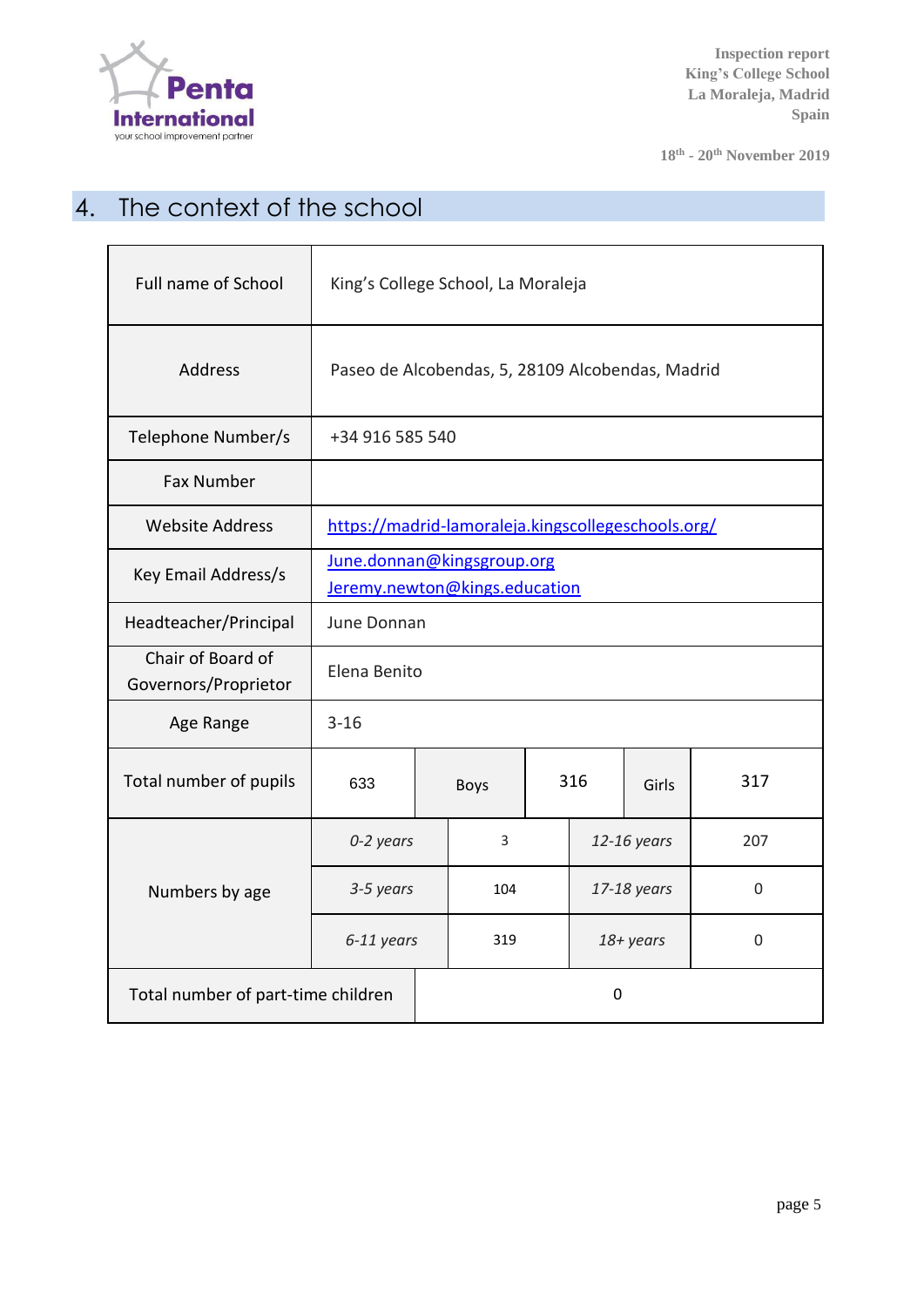

**18th - 20 th November 2019**

King's College School (KCS), La Moraleja was founded in 2007 and is located in the Madrid suburb of La Moraleja. The school is part of the King´s Group of schools whose aim is to "provide high quality British education". There are three King's schools in Madrid, with other King's Group schools in Alicante, Murcia, Panama, Frankfurt and Riga. The King's Group also has close links with the King's Academy chain in the United Kingdom. The Group has been operating in Spain for 50 years, since 1969.

The school is a co-educational day school offering full-time education to pupils from 2 to 16 years of age. It opened in 2007 in new, purpose-built premises. The premises were further expanded in 2018 to accommodate a growing school population, including the addition of key stage 4. Additional classrooms, three science labs, a computer suite and a multi-purpose hall added to the existing facilities. A further property, located approximately 500 metres from the school, has recently been purchased. This will open in September 2020 as an early years and key stage 1 centre, allowing for further expansion of pupil numbers in all year groups across the school. At capacity, the school can provide for 650 pupils from age 3 to age 16.

The school is divided into three sections: early years and foundation stage (EYFS), with pupils under five; the primary section with pupils aged from five to eleven; and the secondary section with pupils up to the age of sixteen. Until September 2019, year 6 formed part of the secondary section, when the decision was taken to move to a more traditional primary and secondary structure. Most year groups are currently two form entry, with the exceptions of nursery and year 1 with one class each, and year 9 which is made up of three classes.

The school is governed by the King's Group Board. In common with all Kings Group schools, it operates under the direction and management of the Chief Executive Officer (CEO) and the headteacher, supported by the Chief Academic Officer.

Key features of the school include the following:

- There is a lot of competition for students in the area, from 20 other international and local schools;
- 90% of the parent and pupil body is Spanish or other non-British nationalities with little or no knowledge of English;
- Time available for the national curriculum is restricted due to local curriculum requirements;
- Due to Spanish regulations, approximately 28% of pupils are in the academic year above their UK peers, resulting in young learners in every year group;
- Recruitment and retention of good quality staff is a challenge.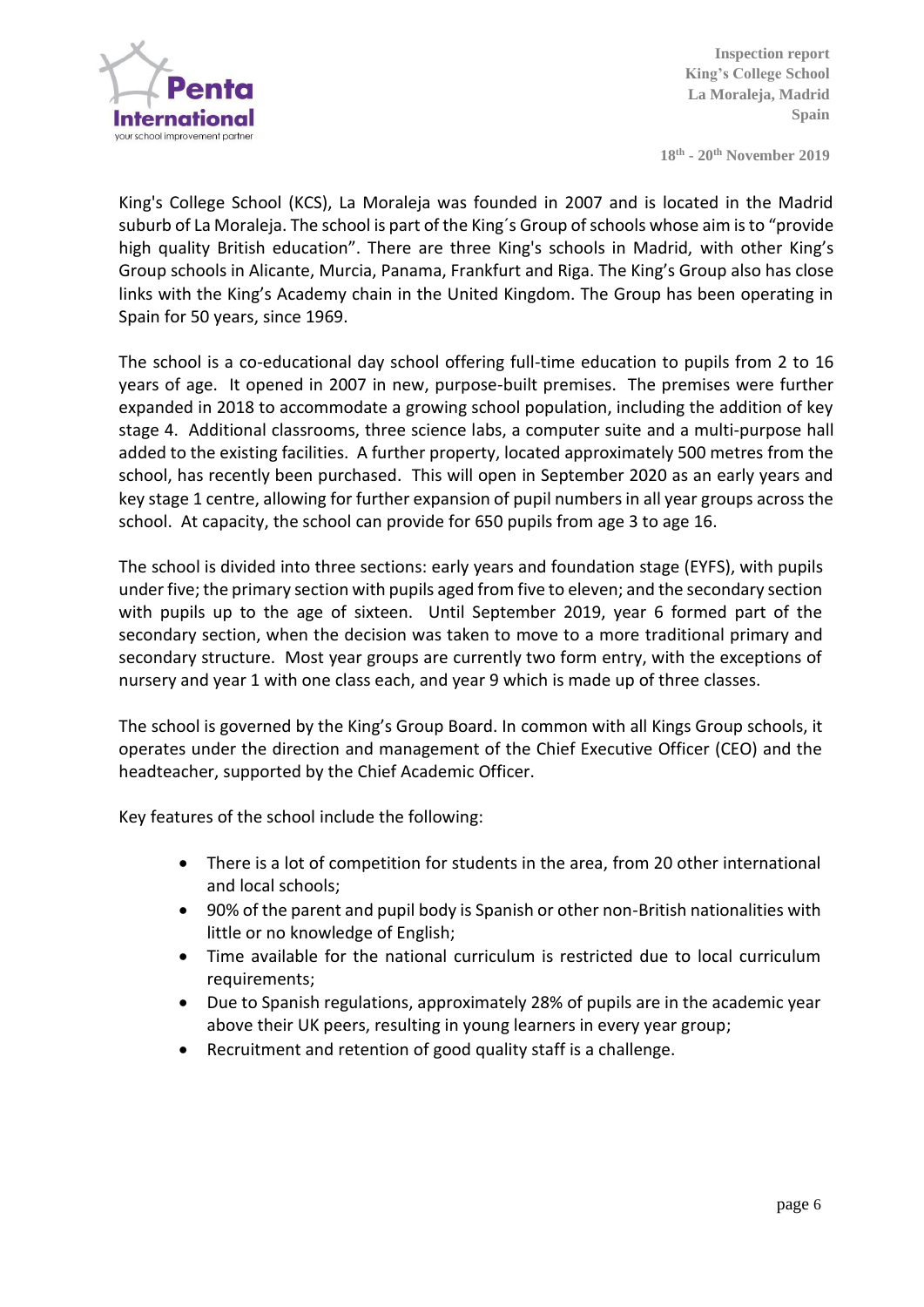

**18th - 20 th November 2019**

# 4.1 British nature of the school

The British nature of the school is evident and is a strength of the school. It is apparent in a number of ways:

- The school provides the national curriculum for England and the early years foundation stage programme for the youngest pupils.
- GCSE, iGCSE and First Certificate in English exams are offered. Almost all pupils go on to study A level at the sister school in Madrid.
- Summative assessments and progress tests for all pupils are based on national standards from the UK.
- All teachers, with the exception of Spanish curriculum staff, have British qualifications and relevant experience.
- All teachers receive annual training on safeguarding and child protection in line with Department for Education guidelines.
- All staff are rigorously checked for their suitability to work with children and have ICPC or equivalent certification.
- British practice is evident in approaches to the quality assurance of teaching, the appraisal cycle and provision of continuous professional development.
- All lessons, with the exception of foreign languages, are taught in English.
- The organisation of the school day, teaching and classroom resources, classroom management practices, a three-term year, the house system and the formal school uniform, all contribute to the British feel of the school.
- The importance of extra-curricular provision including clubs, school trips and expeditions are in line with British best practice.
- British values are clearly displayed around the school. They are upheld through assemblies and PSHE lessons.
- The school upholds special events in the UK, such as Remembrance Day which was recently celebrated, the poppy symbol becoming the focus of some creative art work.
- Pupils transfer successfully from KCS to schools in the UK.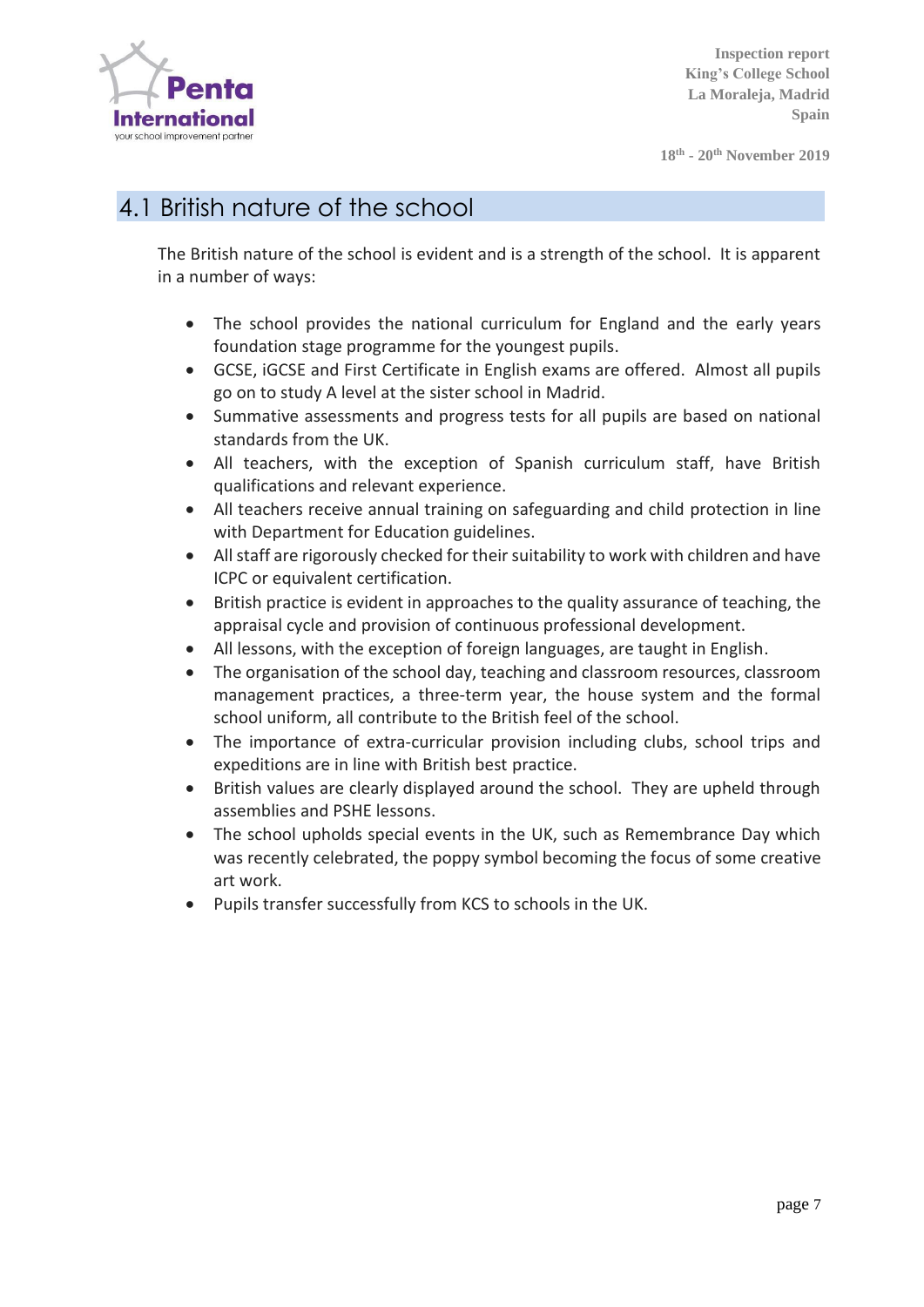

**18th - 20 th November 2019**

# *5. Standard 1* The quality of education provided by the school

The quality of education provided is outstanding. The school fully meets the standards for BSO.

#### 5.1 Curriculum

The quality of the curriculum is outstanding.

The school provides full-time supervised education for pupils of compulsory school age, in line with local regulations. There is a written curriculum policy, which is broad and balanced, supported by schemes of work and related medium and long-term planning. These are age-appropriate and take into account the needs of pupils, including those with special educational needs.

The curriculum for early years is based on the EYFS framework (2017) and 'development matters', with pupils working towards the early learning goals (ELGs). From key stage one (KS1) to key stage three (KS3) the curriculum is based on the national curriculum for England, carefully integrated with local curriculum requirements. It therefore meets the BSO standards in terms of content, and is in accordance with fundamental British values. Personal, social and health education (PSHE) reflects the school's aims and ethos, and pays particular regard to the components of the Equality Act 2010.

The requirements of the local Spanish curriculum, including *Lengua* and *Ciencias Sociales*, are integrated successfully in such a way as to avoid repetition and to derive maximum benefit from links between the two. In a year 10 *Ciencias Sociales* lesson, pupils worked independently and with enthusiasm on a range of projects that overlap neatly with the iGCSE curriculum, including for example the environment, agriculture and bauxite mining. Middle leaders spoke with enthusiasm of the benefits of delivering both curricula in parallel. The principal language of instruction is English, whilst the local curriculum is delivered in Spanish. In addition, all pupils study French and German in KS3, with the option of continuing into KS4.

The curriculum across the school provides very well for the academic, moral, physical, creative and social development of pupils. It is reviewed as necessary, and at least annually, to take into account the changing needs of pupils. An appropriate time allocation is given to each subject area. Lesson plans in all sections of the school are thorough and show due consideration for the specific needs of individual pupils within mixed ability classes. Pupil data is also used effectively to produce carefully considered seating plans, enabling teachers to optimise every pupil's learning.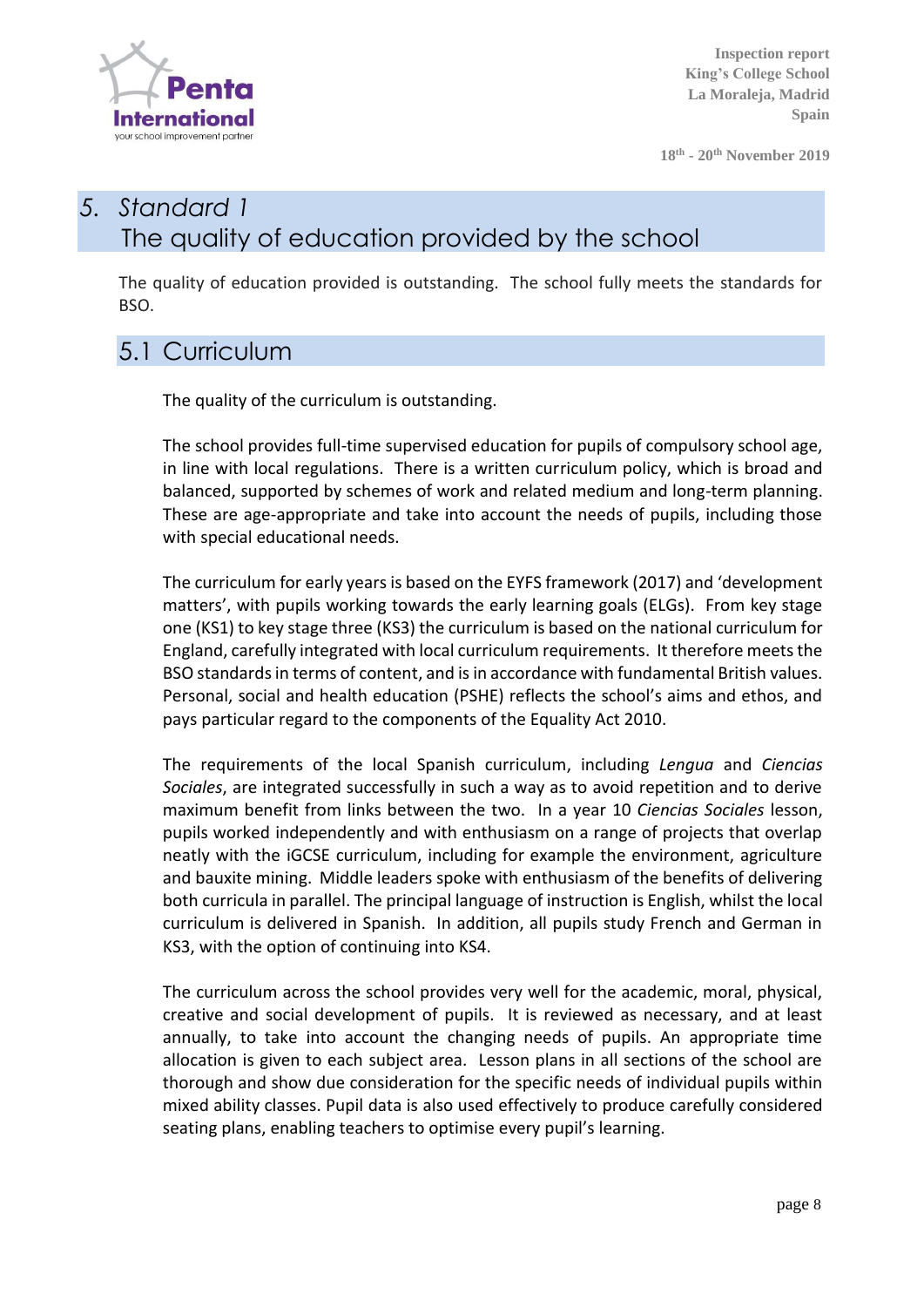

**18th - 20 th November 2019**

The early years department offers a rich and broad curriculum. The building allows for free flow from the inside to the outside, and opportunities are available to ensure all pupils learn and make progress. On entry, many pupils have limited skills in the English language and are socially and emotionally immature relative to their age. However, pupils develop rapidly in these areas during the first term. By the end of the reception year pupils have made significant gains, particularly in their social and emotional development. However, levels in expressive English language skills remain lower than other areas. Teachers place a strong emphasis on the teaching of English language skills and children are encouraged to use English at all times. Teachers plan exciting and engaging lessons which ensure that pupils are highly motivated and enjoy learning. The use of the EYFS curriculum is embedded and cross curricular links are a strong feature.

In KS1, a cross-curricular approach is evident in most lessons with teachers deriving maximum benefit from this opportunity and guiding lessons based on the children's responses. In one lesson observed, the teacher followed the pupil's lead on talking about the early morning frost, and took the opportunity to relate it to their current English book, *Lost and Found*. Pupils with special educational needs (SEN) and those learning English as an additional language (EAL) are well catered for. Individualised interventions take place smoothly throughout the lessons, provided by teachers and very able learning assistants. Teachers continuously monitor pupils' progress to ensure understanding, and in most lessons, a self-assessment thumbs up and down is used to assess how the children have found the lesson.

In KS2, the curriculum is broad and balanced, offering pupils the opportunity to progress rapidly across all areas. Schemes of work are comprehensive and there is clear scaffolding of learning from one year group to the next. This was evident in science lessons observed, where pupils in year 3 and year 6 were both studying light and shadow. A clear development in science concepts covered was apparent, as well as pupils' understanding of scientific processes. Links are made between different curriculum areas, this is particularly evident in references to topic work in English lessons, for example, a year 4 English grammar lesson was linked to the class topic of Ancient Egypt. PSHE and high-performance learning (HPL) are an integral part of lessons, explicit reference is made to HPL values, as well as developing attitudes and traits such as empathy, agility and creativity.

In KS3, the curriculum has been devised by mapping back the requirements of KS4. A good example of this was a need identified which led to an increase in the curriculum time devoted to English. In KS4 all pupils take English language, English literature, maths and science. In year 9 in 2018, 15 of the 51 pupils opted for the triple science award. In addition, pupils select a further three options from a range of eleven available. All pupils, including non-native Spanish pupils, take the Spanish iGCSE in year 9. The school is proud of the results, with 100% of pupils achieving A\* for the last 11 years.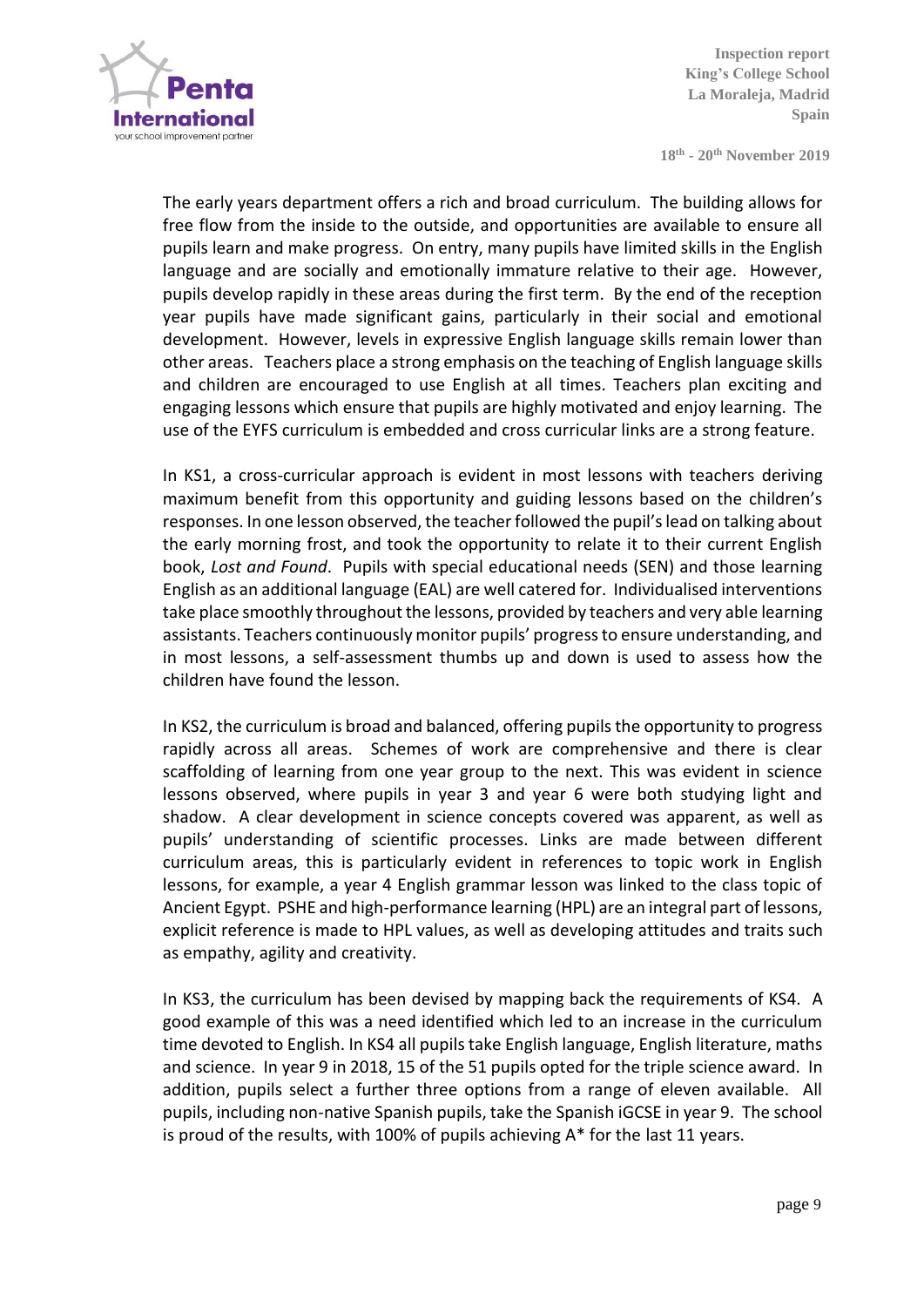

**18th - 20 th November 2019**

In year 9, pupils and parents are invited to GCSE options meetings, where careers guidance forms an integral part of decision making. In addition, staff from the sister school in Soto visit the school to provide guidance on A level and IB Diploma selection. The vast majority of pupils transfer to Soto for years 12 and 13, where they receive additional guidance on further education options and careers.

Curriculum enrichment takes place in a variety of manners, including trips and excursions related to topics. These range between day trips to a variety of local museums, the planetarium and a garden centre to extended trips to Madrid, London and Malaga. Dedicated enrichment weeks allow for specific key areas of focus, for example recent science and anti-bullying weeks. Extra-curricular activities during lunch times and after school are available in a range of creative, physical and academic areas. These engage pupils and allow them to develop and follow interests beyond the formal curriculum. Data shows that the range of ECAs available is more extensive than previously, having a positive impact on pupil choice. Take up of ECAs has increased significantly since the previous inspection report. For example, Chinese is offered and the uptake has quadrupled since the last academic year.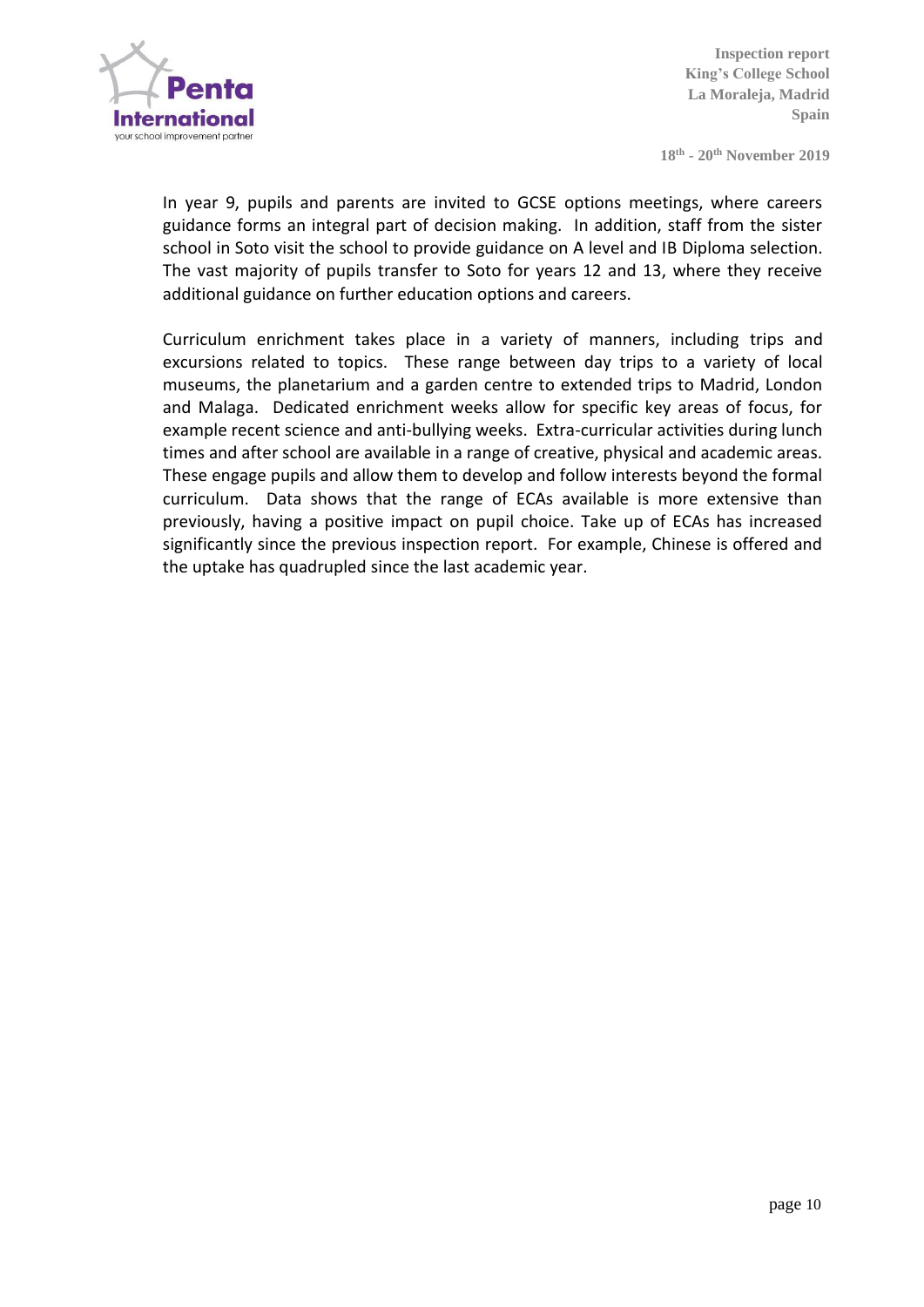

**18th - 20 th November 2019**

#### 5.2 Teaching and assessment

The quality of teaching and assessment is outstanding. Almost all lessons observed were at least good with the large majority being truly excellent.

Across the school, teaching is well planned and delivered to ensure pupils receive individualised instruction. There is a strong emphasis on developing confidence and competence in use of the English language. Classrooms provide language rich environments and pupils are encouraged to use English at all times. Pupils acquire new knowledge and are keen to apply this knowledge in their work. They show understanding of what they are learning and know where to get help if needed. In lessons observed, pupils were encouraged to use the resources on the working wall before asking the teacher for help. Pupils display excellent behaviour and are aware of behaviour expectations. They are highly motivated, their enthusiasm reflecting that of their teachers. Pupils are encouraged to adopt a growth mindset, and learning environments helps to develop self-confidence and self-esteem. The emphasis on HPL has had an impact on pupils' attitudes to learning; it is evident in lessons and is promoted visually around the school.

In EYFS, active learning is a key feature of all lessons. Teachers are highly motivated and dedicated to pupils' learning, they display strong subject knowledge and are experienced in delivering best practice. Classroom resources are utilised effectively. Pupils are greeted and made to feel welcome as they arrive at school, their well-being is monitored to ensure pupils are happy. Lessons are carefully planned for the age and aptitude of pupils, and teachers ensure they are fun and engaging. For example, during a phonics lesson in nursery, pupils used a range of scented materials to explore mark making. There is clear progression, evident in pupils' knowledge, skills and understanding. In reception, pupils wrote birthday present wish lists using emergent writing supported by their knowledge of phonics, building on the pre-writing demonstrated in nursery. All EYFS teachers skilfully use questioning to move pupils forward and secure understanding. The use of Tapestry has been introduced as a means of managing observations and assessment. Evidence from teacher observations feed into the following week's planning, alongside teacher's understanding of pupil's ongoing interests.

In KS1, pupils receive well planned, engaging lessons. This enhances the pupils' selfesteem and motivation to learn. At the beginning of year 1, pupils' attainment in the ELGs is taken into account when planning schemes of work, lessons and activities. In year 1, concrete and real-life objects are used to secure learning. For example, in a maths lesson observed, the teacher gave pupils clipboards and asked them to hunt for shapes around the classroom; this resulted in a very active lesson providing great opportunities for teamwork and communication. Teachers plan differentiated activities to support and challenge pupils as needed. To build confidence, pupils are encouraged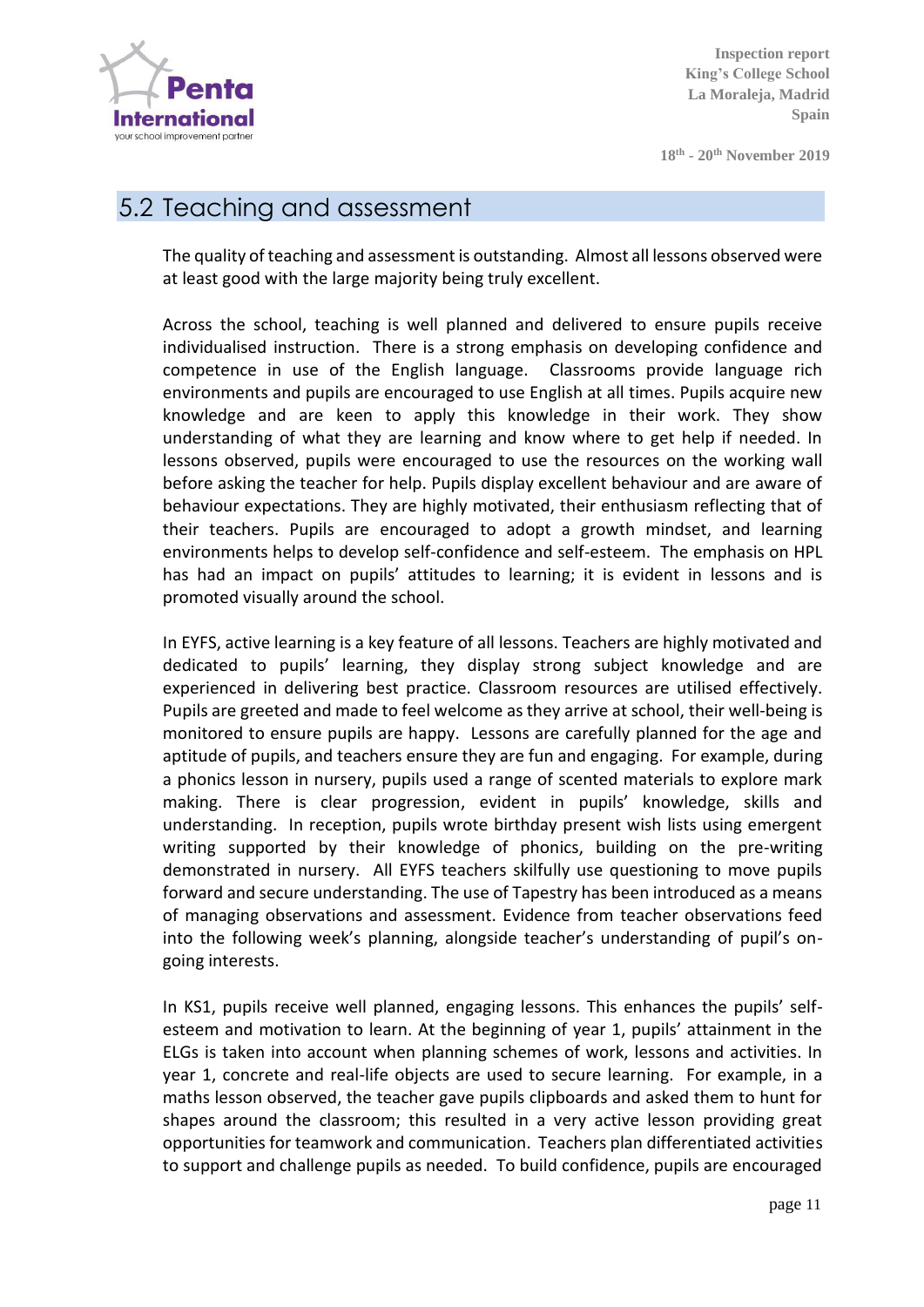

**18th - 20 th November 2019**

to select their starting point from the activities available. For example, in year 2, pupils were given the chance to choose the level of difficulty they wished to start on when learning about money. Many pupils are keen to challenge themselves and choose a challenging level to start with, rather than the basic level. All pupils know where in the classroom they can get resources to help them when needed.

In KS2, lessons are characterised by well-paced, engaging activities that provide a balance between direct teacher input and pupil activity. Pupils work well collaboratively, sharing resources and responsibilities equitably. The use of talking partners is a key feature of learning, used regularly and frequently to engage all pupils, and develop knowledge and understanding. Pupils are offered activities at a range of levels and are invited to set their own level of challenge. Extension activities are evident in the vast majority of lessons, and pupils relish the opportunity to stretch themselves. There is provision for pupils who require additional input, either through additional direct teaching input or ongoing support. Interns and teaching assistants are used to good effect and provide an excellent additional teaching resource.

In the secondary school, lessons are epitomized by warm relationship between pupils and teachers, with pupils eager to contribute and to succeed. In every lesson observed, the atmosphere was positive. During the inspection, not one incident of poor behaviour was observed. Teachers are dedicated to enabling pupils to maximise achievement. Teachers have an excellent subject knowledge, and in year 10 and 11 lessons they display an acute awareness of the finer points required to attain the highest levels in GCSE exams. Lessons are planned in great detail. Teachers know the individual needs of their pupils and are skilled at differentiation in a variety of ways. Lessons are well structured, resulting in an obvious progression through a variety of tasks and activities. In the best lessons observed, pupils were working largely independently with teacher input only at an individual level. However, in the older classes in the secondary school, many lessons were significantly teacher led. Whilst this was largely done in an expert manner, there were missed opportunities for the pupils to develop greater independence and to take more responsibility for their own learning. Whilst pupils had Chromebooks, they were not widely seen to be used in the lessons observed. Elements of SMSC are built into lesson plans and in many lessons observed, there were specific references to the development of HPL skills. Pupils were observed to make excellent progress in lessons. In a discussion with pupil leaders, they all agreed that they feel challenged in lessons, but not to the extent that it is overwhelming.

Across the school, the development of English language skills is a key focus in all subject areas. Teachers pay great attention to ensuring pupils' understanding of language used, constantly seeking definitions and clarification of understanding. In a year 7 geography lesson, pupils were designing and building models of an earthquake resistant building. What stood out, alongside the excitement, was the eloquence with which pupils were able to describe their thinking, concerning the different aspects of designing, building and testing the structure. Lessons typically involve the use of collaborative learning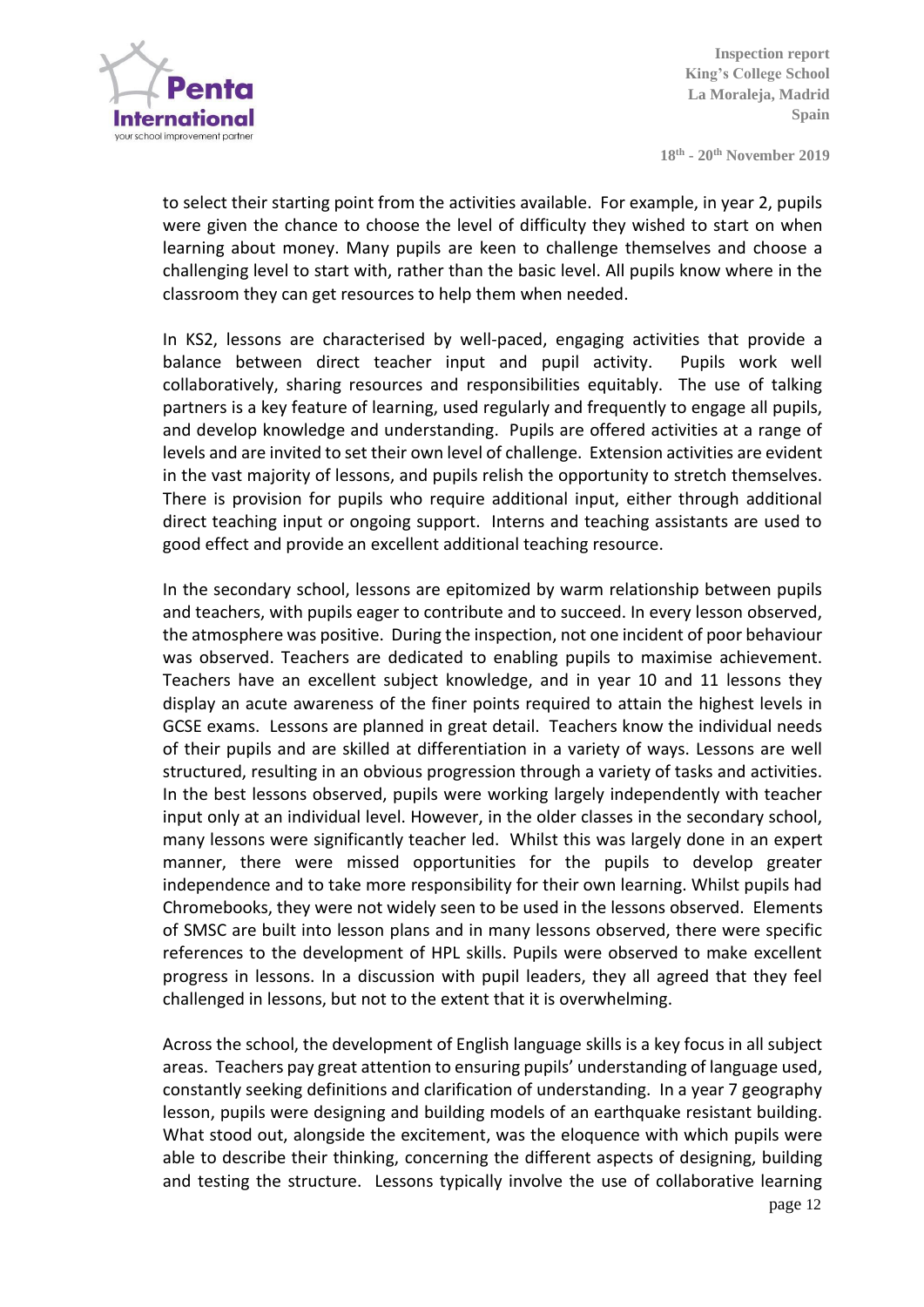

**18th - 20 th November 2019**

activities, which encourage independence and cooperation in learning. Teachers use questioning to good effect in lessons. They skilfully probe pupil's understanding of concepts and encourage greater depth of thought. Any misconceptions are handled sensitively, helping to maintain and develop pupil's self-confidence.

HPL is well embedded in both primary and secondary lessons. Classroom displays include key HPL values, attitudes and attributes, which pupils are encouraged to describe, and can recognise in their own behaviours, and those of their peers. The belief that learning has no limit is evident in the flexible approach taken to the grouping of pupils. For example, a year 3 child receives English and maths lessons in the year 4 class to fully extend his learning. In primary, pupils are streamed across the lower year groups for structured phonics, spelling and grammar lessons; this has a positive effect in developing pupils' knowledge at the appropriate level. When working on individual tasks, pupils generally select their own level of challenge from red, amber or green activities, choices which they are able to justify in discussion. Extension activities include a 'challenge' and 'super challenge'. Teaching input is provided to both support and extend pupils learning. In a Spanish second language lesson, pupils displayed extraordinary energy and enthusiasm, answering questions with humour. In the process, they were making excellent progress with their Spanish and took a delight in matching HPL skills to their work. This learning was guided with considerable skill.

Pupils are encouraged to develop independence and to take responsibility in their learning. Open ended and problem-solving thinking is promoted. For example, in a year 6 science lesson on light and shadow, pupils were asked to evaluate 5 predictions and select the one they believed to be true. They then went on to design and carry out an investigation to test their predictions.

Classrooms and corridors provide a language rich learning environment, which supports pupils' learning. Displays in classrooms and common areas provide a rich learning resource; pupils take time to read and learn from them. The range of displays covers most subject areas taught across all key stages, alongside displays supporting pupils' PSHE development, including issues such as mental health and anti-bullying. Signs such as, "Mistakes are welcome here" are a genuine reflection of the ethos of the school. In primary, working walls are a key feature and reference is made to them frequently in lessons. Teacher created displays and resources, such as learning mats, provide valuable additional support for pupils. In lessons, learning assistants and interns are used effectively to support pupils, and they are a valuable and valued resource.

The school has invested significantly in ICT resources. Interactive whiteboards are well used in lessons as a teaching resource. All pupils in the secondary school have a Chromebook and there are 3 banks of iPads available for use in primary lessons. In addition, there is an ICT suite used for secondary lessons and 2 banks of laptops. The SEF indicates that these resources are used extensively in lessons. However, during the inspection, only limited evidence of their use was observed. In discussion with pupils in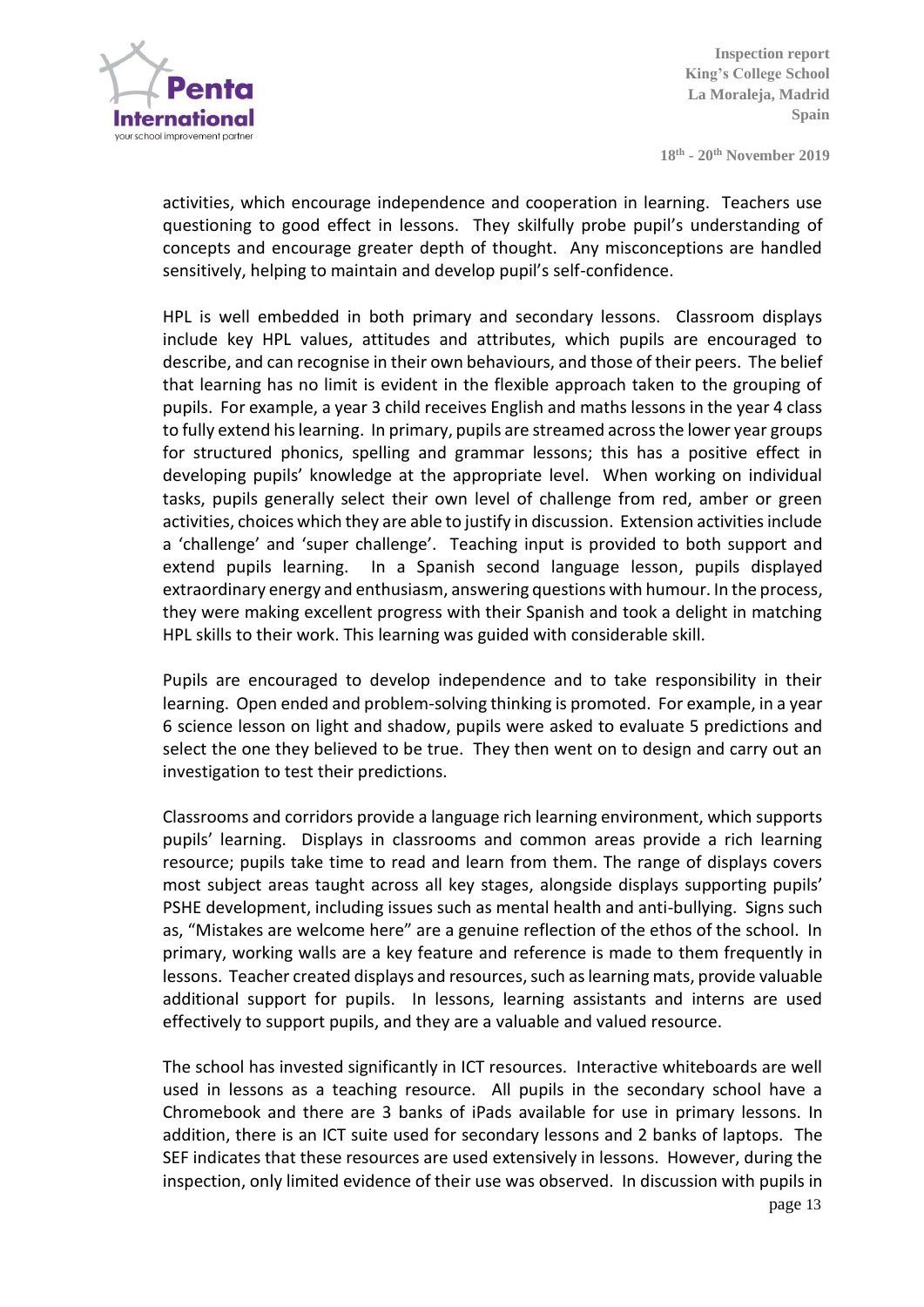

**18th - 20 th November 2019**

a secondary computer science lesson, pupils commented upon how useful they found the skills they are developing. In a year 6 computer lessons, pupils were able to talk about features of an effective website.

Teachers are committed to ensuring all pupils make good or better than expected progress. Across the school, assessment data is used effectively to influence planning and individual support for pupils. Summative assessment data is triangulated with teacher assessment, observations and other sources of evidence. Pupil progress meetings are held regularly to ensure all pupils make at least the expected progress. Individual education plans (IEPs) and pupil passports are created for those who need them, to ensure all pupils progress from their current level.

A clear assessment policy is in place and used consistently. Teachers provide constructive feedback in all subject areas, generally in the form of written comments in pupils' books. Work is marked thoroughly, with pupils correcting work and responding to teachers' comments. As an area for development highlighted in the previous inspection report, the school has made significant and meaningful progress in this area. Alongside teacher marking, pupils assess their own work, and at times that of their peers. This is done against clear success criteria linked to differentiated learning objectives. The content of the pupils' books is generally thorough and well presented, reflecting the pride that pupils take in their work, and their desire to succeed, along with the impressive levels of attainment reached.

In many lessons, pupils commented that they are aware of their current levels and what they need to do to progress further. In a secondary maths lesson, a pupil commented, "I am weak at maths, but I am confident because I like my teacher and the way he teaches, and I know he is there to help and support me."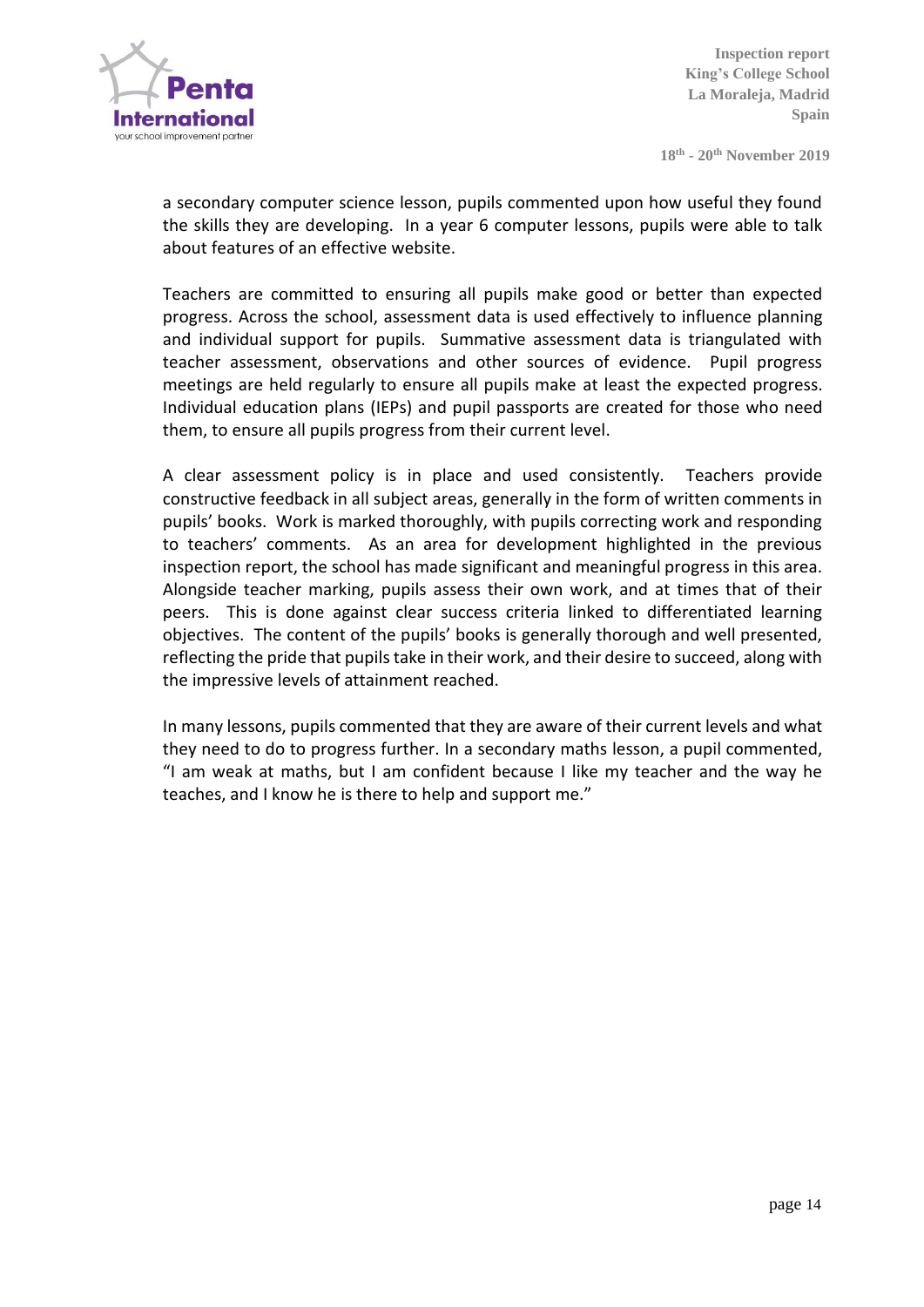

**18th - 20 th November 2019**

#### 5.3 Standards achieved by pupils

An outstanding curriculum and good and outstanding teaching, combined with pupils' excellent attitudes towards learning, results in high standards and strong attainment across the school.

In EYFS, pupils' progress is constantly monitored against the 17 ELGs. Pupils are assessed on entry to establish starting points. Teachers and learning assistants note observations and record evidence on Tapestry during lessons and activities. Photographs taken support written observations. Pupils' progress towards individual learning goals is monitored and 'RAG' rated, from red, amber to green, to show attainment over time. Records of attainment feed into lesson and 'next steps' planning. Progress over time is excellent and compares favourably to UK expectations. For many pupils, being nonnative English speaks, communication, language and literacy are their relatively weakest areas. Provision is made for this in the language rich environment and unrelenting focus on developing pupils' language skills, and as a result, pupils make rapid gains.

Standards in KS1 and KS2 are high. Student attainment in reading, writing and mathematics is very good considering the large number of EAL pupils and their relatively weak starting points in English. Evidence from work samples in books affirms this. Standardised external tests are used to corroborate ongoing teacher assessments. Progress over time is impressive. By the end of KS1, the percentage of pupils working at or above expected curriculum standards is 79% for reading and writing and 81% for mathematics. These rise to 96% for reading and writing and 84% for mathematics by the end of KS2. Performance data is tracked over time for individuals and cohorts of pupils, and is used to monitor any remedial interventions. Analysis of pupils' attainment data is thorough, with consideration given to gender and sub-groups including SEN and EAL.

Pupils continue to make good or better progress in KS3 and KS4. A range of summative and formative assessments provide evidence of both attainment and progress across all subject areas. Detailed analysis is carried out by subject and year group, with consideration given to sub-groups within cohorts. The data obtained is used to set future, ambitious targets; predict grades at iGCSE; and is reported to parents. The current year 11 are the first cohort of pupils to sit iGCSEs at King's College School, La Moraleja. Current predictions are that 85.98% of entries will be at level 5 or above, and 51.4% will be at grade 7 or above. The school target is for 100% of pupils to achieve 5 or more good passes and 57% to achieve 7 or more. If achieved, these results compare very favourably to UK averages. Outcomes for last year's cohort of year 11 pupils who transferred to the Soto campus in year 10, show that these are realistic, achievable targets.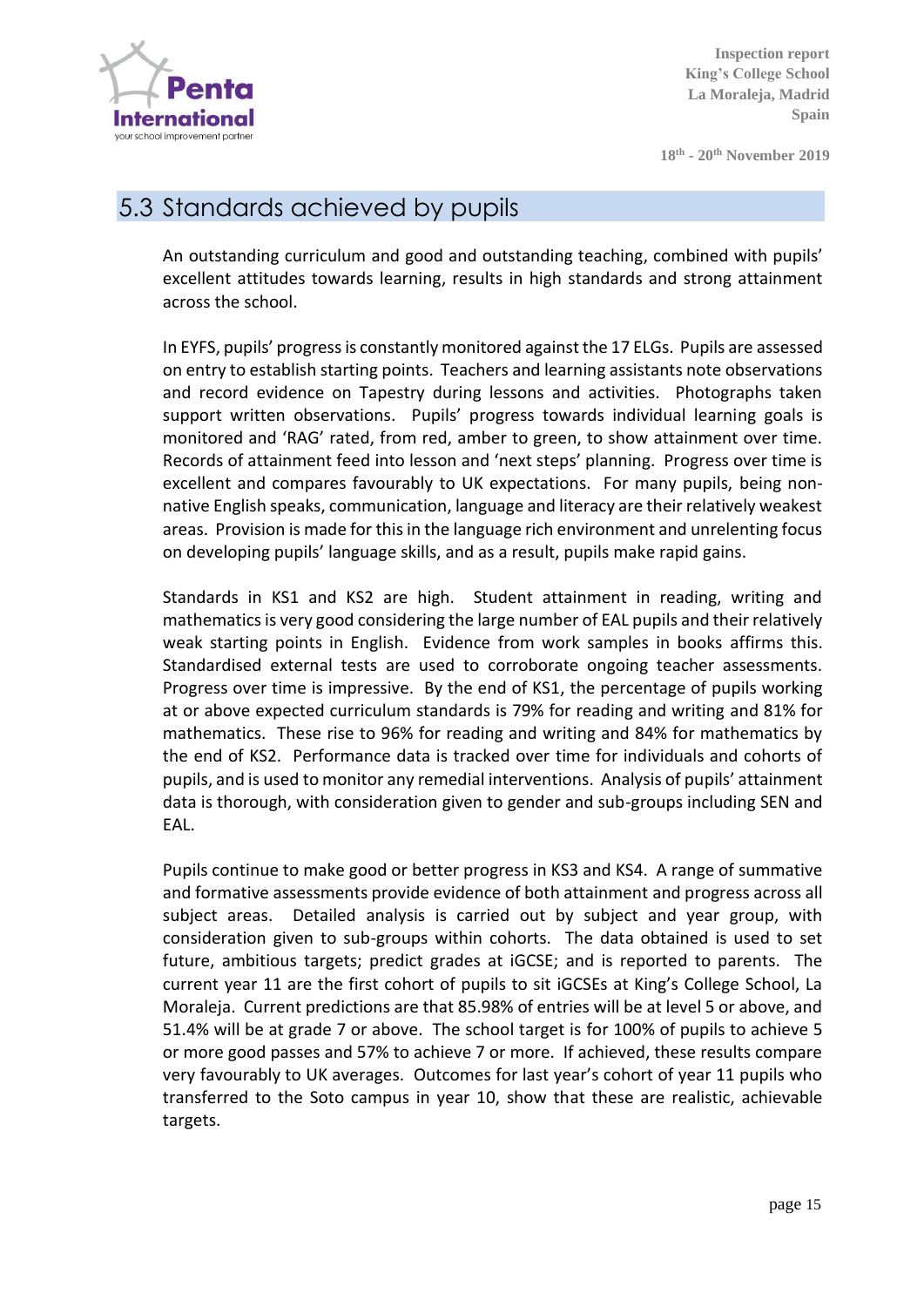

**18th - 20 th November 2019**

# 6. *Standard 2* Spiritual, moral, social and cultural development of pupils

The spiritual, moral, social and cultural development of pupils is outstanding: it is a key strength of the school.

Pupils develop their understanding through a combination of the thematic curriculum, planned PSHE lessons, themed assemblies linked to the school's values and the informal curriculum as they move through the school. Through the school's clear commitment to fundamental British values, combined with elements of the Spanish curriculum, pupils develop a respect for individual differences. They display great empathy and an awareness of the needs of others; this creates a harmonious, positive learning environment. The school enables pupils to develop their self-knowledge, self-esteem and self-confidence through a wide range of experiences in the classroom and beyond. This is evident in the school's extensive programme of curriculum enrichment through day trips, overseas expeditions, sporting competitions, drama and musical productions. An emphasis on raising self-esteem is evident in the school. At a secondary prize giving evening, pupils' efforts were recognised in awards linked to HPL values, attitudes and attributes, such as intellectual confidence, strategy planning and abstraction.

Fund-raising and charity work, both in the local context and internationally, raise pupils' awareness of global issues and add to their spiritual development. A recent holocaust memorial, with a neighbouring school, was used effectively to raise pupils' awareness of global issues. Alongside PSHE and RE lessons, pupils' spirituality is developed through a range of events and celebrations which take place throughout the school year. The PSHE curriculum and assemblies focus on world religions and celebrations, such as Diwali. Pupils in EYFS are exposed to a vast range of natural materials which they are able to explore in a multi-sensory manner. In the nursery class pupils reacted with awe and wonder when using naturally perfumed materials for a mark making experience. Students are offered of a range of spiritual experiences through after school clubs such as yoga, mindfulness week, residential trips, and charity work.

The school works hard to develop pupils' moral awareness through the promotion of school and British values. Pupils are polite, well-behaved and respectful to both adults and their peers. They have a well-developed understanding of what is right and wrong, and understand that their actions have consequences. This is actively promoted during registration period activities, where older pupils are presented with current affairs, historic news items, and moral dilemmas to engage them in thought provoking discussion. 'Golden rules' form the basis of school rules in primary. Class Dojo is used for recording pupils' positive, or negative behaviour, which is shared with parents. Pupils are honest and open; they share resources well with their peers and even the youngest pupils understand the principles of taking turns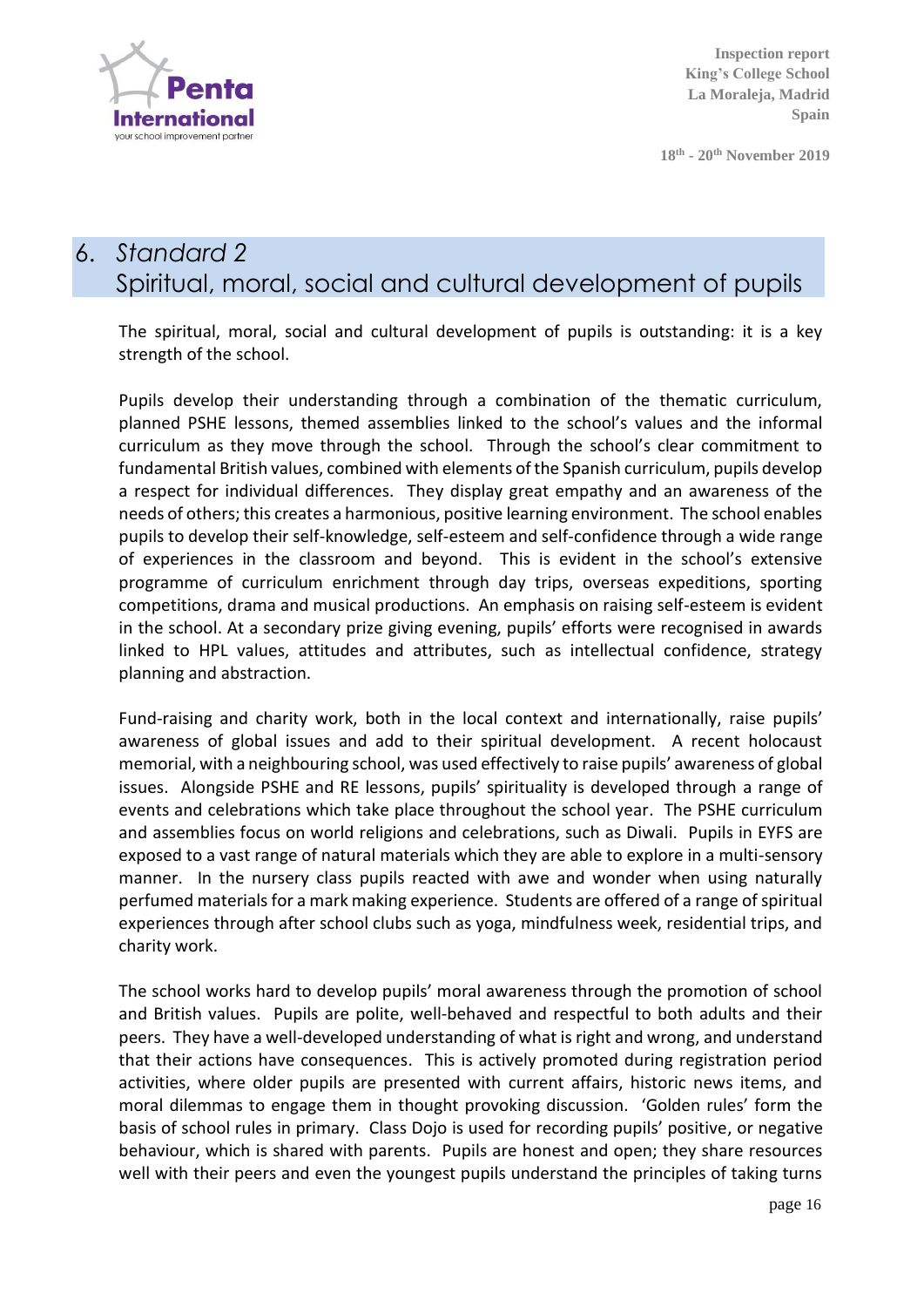

**18th - 20 th November 2019**

to ensure fairness. Pupils show respect to property and the environment. This is evident in the manner in which they take care of their classrooms, and the school in general. At breaktime, pupils make good use of the litter bins to ensure the play areas remain clean and litter free.

The school actively promotes, in an age-appropriate manner, British values of democracy, the rule of law, individual liberty and mutual respect and tolerance for all. Pupil leadership roles are well established in both primary and secondary. Pupils are democratically selected for roles such as house captains, school council and head boy and head girl. Pupil voice is strong; pupils feel they can speak out, and that their ideas will make a difference. An excellent example of this is the Pupil Voice Wellbeing Team (PVWT), a group of secondary wellbeing ambassadors who, together with the head boy and head girl, focus specifically on promoting mental health and wellbeing for all pupils. The team recently led a well-being assembly for secondary pupils. A successful initiative of the PVWT has been the introduction of 'stress buckets', where pupils can go if they feel stressed and select something to help them relax. Student councils meet regularly and involve both primary and secondary pupils. At the end of year 10, pupils gave feedback about their learning experiences. As a result, they can request additional study sessions, and a teacher mentor to provide individualised iGCSE support.

Pupils explore, celebrate and develop respect for a range of cultures beyond their own. Pupils develop a knowledge of local Spanish culture through humanities lessons and exposure to local traditions and festivals. The school maximizes the opportunities afforded by a school population representing over 40 different nationalities. An annual international week allows pupils the opportunity to learn about wider global cultures. For example, African drumming, Indonesian music and samba dancing have all been featured. A cross-curricular approach to teaching allows for cultural links, such as pupils learning the traditional New Zealand Hakka in PE alongside their class topic in humanities. School trips and expeditions have included visits to Portugal, Sicily, Malaga and London. The school promotes tolerance and an acceptance of different lifestyles, in line with the Equality Act 2010. The school precludes the promotion of partisan political views in the teaching of any subject in the school.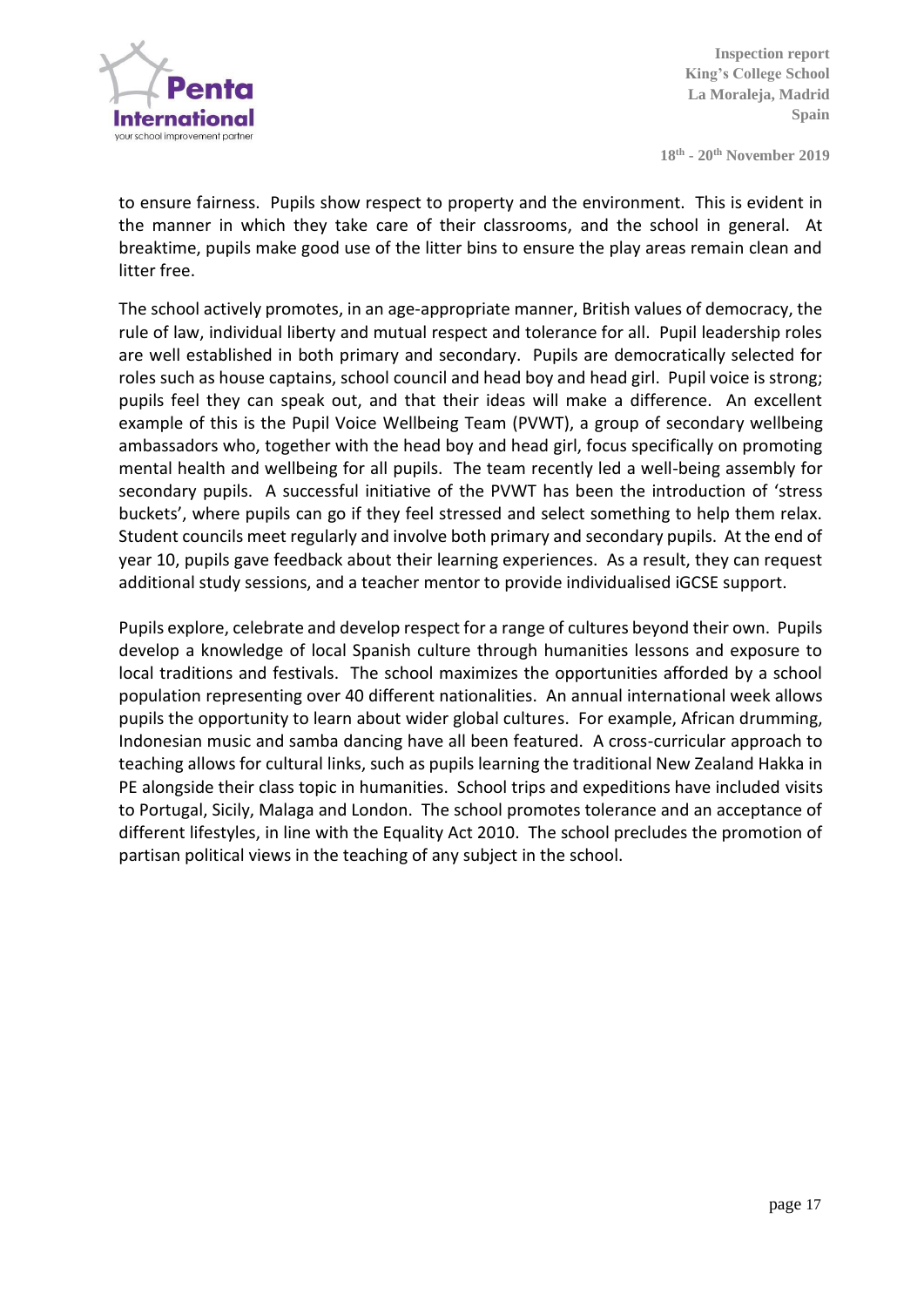

**18th - 20 th November 2019**

# *7. Standard 3* The welfare, health and safety of the pupils

The welfare, health and safety of pupils is outstanding. Parent and pupil surveys indicate that pupils feel safe and happy at school; in the parents' survey these were the highest rated areas.

Policy and practice around safeguarding, in particular, are first class, with highly effective arrangements to safeguard and promote the welfare of pupils. Regular training of all staff ensures they are aware of how and where to record any concerns. A strong culture of vigilance has been developed, staff are acutely aware that any concern, no matter how small it may appear, should be followed up. Concerns are logged on "My Concern", with current entries involving 14% of the pupil population. All concerns logged are followed up rigorously by the designated safeguard lead (DSL), and data is correlated over time. Seven members of staff, who have completed safeguarding training at level 3, support the DSL. Weekly 'Team Around the Child' meetings take place to discuss individual issues and any trends, and safeguarding is a permanent agenda item for SLT meetings. The King's Group CEO is the governor responsible for safeguarding.

The school's proactive and open approach to mental health and well-being has had a positive impact on pupils and teachers. Twelve members of staff are fully trained Youth Mental Health First Aiders (YMHFA), and the headteacher is a qualified leader of the YMHFA course. There is a school counsellor, who receives visits from staff as well as pupils. Pupils are confident they can approach the counsellor or any member of staff to express concerns for their own safety, or that of others. Pupils' awareness of the importance of mental health and well-being is impressive, they categorically state that there is no shame attached to seeking support should it be required. The pupil leadership team plays a major role in ensuring and promoting wellbeing. Pupils from the school council, pupil leadership team and the PVWT spoke impressively about their commitment to ensuring the happiness, wellbeing and support of all pupils. Pupil voice has a significant and direct impact on many areas of school life. Indeed, the creation of the PVWT was a student led initiative.

The school has in place thorough behaviour and anti-bullying policies, and detailed records are kept of any misbehaviour, and sanctions imposed. Pupil leaders are proud of their claim that there is no bullying at the school. A recent anti-bullying week had a positive impact on pupils' understanding of why this form of behaviour is unacceptable. During the inspection, behaviour was observed to be excellent. Warm relations are evident between teachers and pupils, within the pupil body and throughout the school community. Pupils are able to speak up in lessons without any fear of ridicule or unkindness. A written behaviour policy is in place, outlining steps and sanctions, with records kept.

At morning registration, class teachers and tutors set expectations, with reminders about routine and standards. In the secondary school, tutors are an immediate point of contact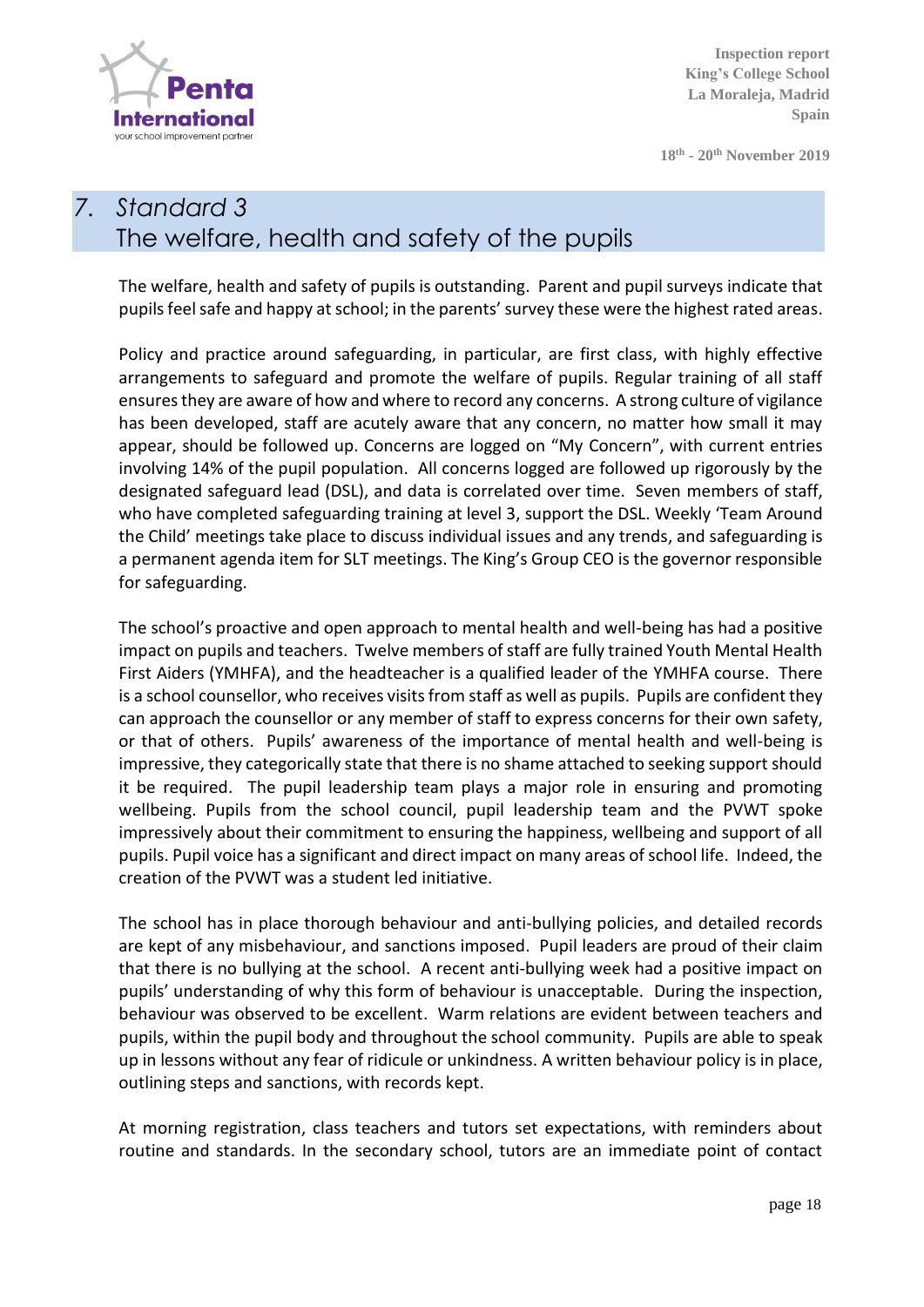

**18th - 20 th November 2019**

responsible for the day-to-day academic and pastoral welfare of their tutees. In addition, some of the Year 11 pupils have been assigned mentors to assist them in their GCSE year.

Stringent health and safety measures are in place, underpinned by effective and robust policies. These are overseen by the health and safety officer (HSO) who works with the facilities department and the SLT. The HSO conducts weekly inspections of the school site, and monthly reports are compiled for the King's group health and safety director. Thorough risk assessments are conducted for all off-site activities, which are signed off by the headteacher or deputy head.

Fire drills are conducted at least once per term and evacuation procedures are clearly displayed. Records are kept of fire drills, noting times taken and any follow-up required. These are in line with local regulatory requirements.

The school clinic is well resourced. The school nurse maintains accurate and detailed medical records on iSAMS. Medicines are stored securely. A whole school first aid policy is in place. Key staff receive paediatric first aid training on an annual basis, and a trained first aiders accompanies all off site visits.

Arrangements around the use of school transport are robust. Bus monitors ensure that all children are accounted for and kept safe. Registers are maintained, and monitors contact parents if there are any delays in the journey. Pupils wear seatbelts throughout the journey, and pupils report that behaviour is good. First aid boxes are carried on all buses.

Pupil supervision is thorough at all times with an effective rota of supervision. Good use of pupil leaders is made, for example in assisting with the very orderly queuing at lunchtimes. Younger pupils with allergies wear stickers to identify them, and a separate section of the dining hall is used to keep pupils away from any potentially dangerous allergens. Sweets are not allowed on school premises and the catering company, Nexalia, is committed to providing healthy and nutritious food. Pupils interviewed, whilst expressing a desire for greater variety, are appreciative of the reasoning behind this. There is little sign of obesity and pupils are motivated to lead healthy lives.

Attendance registers are taken twice daily and recorded on iSAMS. Absences are followed up robustly. The school is working hard to raise attendance. Among other initiatives, there are rewards for 100% attendance, and parent information sessions have taken place to explain the link between attendance and attainment. The admissions register is well maintained and conforms to local requirements.

In 2018 the school was awarded a "Placa Honorifica" by the Alcobendas Town Hall in recognition of outstanding work on health and safety. No health and safety concerns were identified during the inspection. Indeed, certain areas such as the medical centre and school nurse, the storage of chemicals and safety in laboratories, and the transportation of children on school buses stood out as exemplary.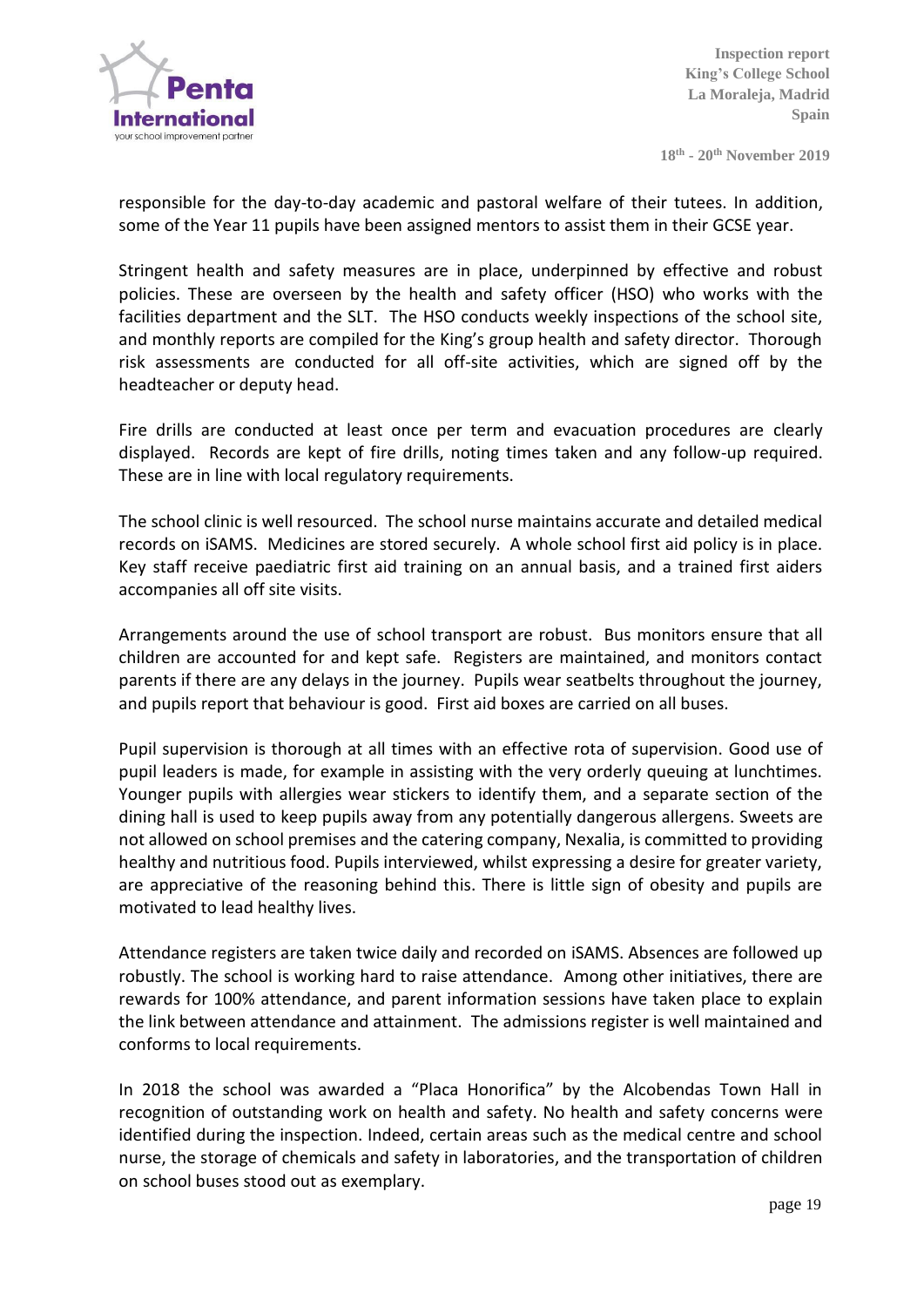

**18th - 20 th November 2019**

# *8. Standard 4* The suitability of the proprietor and staff

King's College School La Moraleja is part of the King's College Group of school, which was founded in 1969. There are currently 10 schools in the group, along with links to training centres and academies, and a sister company, Nexalia, which provides catering and support systems. The school enjoys close links with the King's Group board and head office, which provides both accountability and support structures to the school and leadership. The King's Group recently merged with Inspired, a much larger education group of over 60 schools worldwide.

Recruitment processes are rigorous, to ensure the procurement of the best possible staff. Detailed job advertisements are produced and applicants go through both remote and faceto-face interviews. Academic credentials are checked, together with applicants' identity, employment history, suitability to work with children, right to work in Spain and medical fitness. Appropriate background checks are made for staff who have previously worked overseas. The headteacher and deputy head work collaboratively on recruitment processes. Staff have qualifications and teaching experience matched to their role. During the recruitment phase, particular attention is paid to the development needs of the school. For example, in 2018, in preparation for the opening of year 10, a significant number of new staff employed had a strong background in KS4. Job descriptions are provided for all teachers and leaders.

The head of administration maintains a single central register of all staff, volunteers and interns working at the school. This includes an ICPC check, or equivalent, for everyone in the school. Staff employed by Nexalia have similar checks and their information is updated annually with the school. The central register is very well documented, backed up by scans of all documents, stored digitally. It was made available to the inspection team.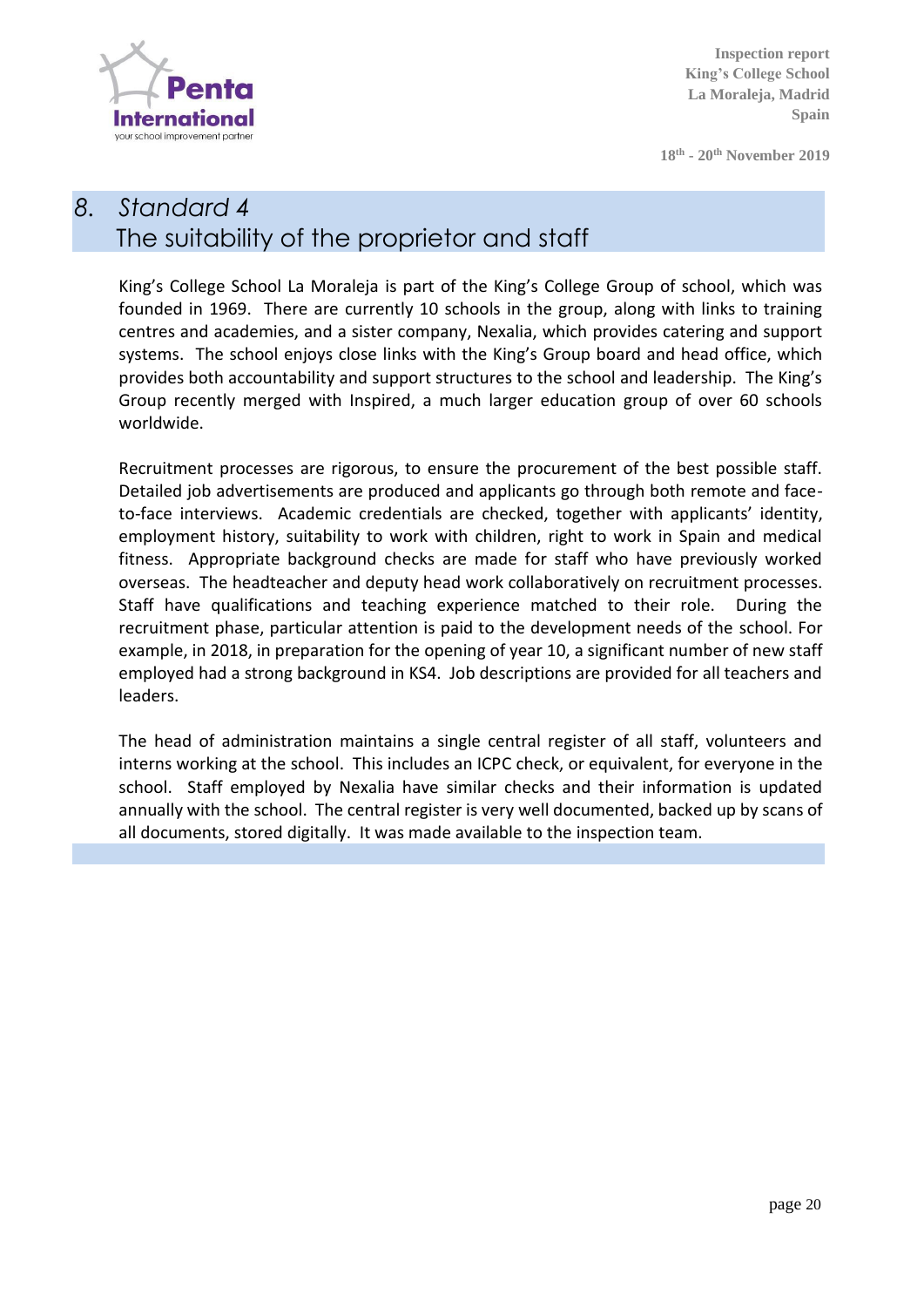

**18th - 20 th November 2019**

# *9. Standard 5* The premises and accommodation

The quality of the premises and accommodation is excellent.

Given its relatively compact size, the school has some impressive facilities. The addition of a cleverly integrated new secondary school building in 2018 added three well-equipped laboratories, a multi-purpose school hall, a computer suite and several additional classrooms. There are a number of outdoor sporting facilities and play areas. However, these are much in demand for teaching and recreation purposes. To enhance provision, the school has recently negotiated the use of the nearby Jose Caballero sport centre. There, the school makes use of numerous top-class facilities including a 4G Astroturf, swimming pool, and athletics stadium for track and field events. As a consequence, all PE for years 9 to 11 is now taught off-site.

Classrooms are on the small side, but clever use is made of space and the whole site feels modern and very much fit for purpose. All areas have air conditioning. They are safe, clean, well-maintained and enjoy plenty of natural light and some fine views.

The EYFS area is well set up with doors from all classrooms leading to an outdoor learning area. The outdoor classrooms are covered, allowing them to be used in all weathers. These areas offer pupils the opportunity to free-flow between inside and out, and choose their own resources and style of learning. However, for all EYFS and primary pupils there is limited space at playtime; additional resources would certainly enhance their recreation time.

The King's Group has recently secured the purchase of an additional school site, located 500 metres from the school, which will be used to rehouse EYFS and KS1 from September 2020. The new site offers age appropriate buildings, for pre-nursery to year 2, plus outdoor areas and a learner swimming pool. Work is in hand to modernise and update the facilities. The space released in the main campus will allow for the further expansion of KS2 to three form entry, which in time will feed into the secondary school.

There are sufficient, age-appropriate toilet, washing and changing facilities with hot and cold water. The hot water provided presents no risk of scalding. Drinking water is widely available across the school. Provision is made for disabled visitors. The medical centre is excellent and meets the needs for short term care of sick or injured pupils. There are no pupils with complex needs. All areas, both internally and externally, are well lit and rooms are reasonably sound proofed. The entire school site is maintained to a high standard and levels of cleanliness are praiseworthy.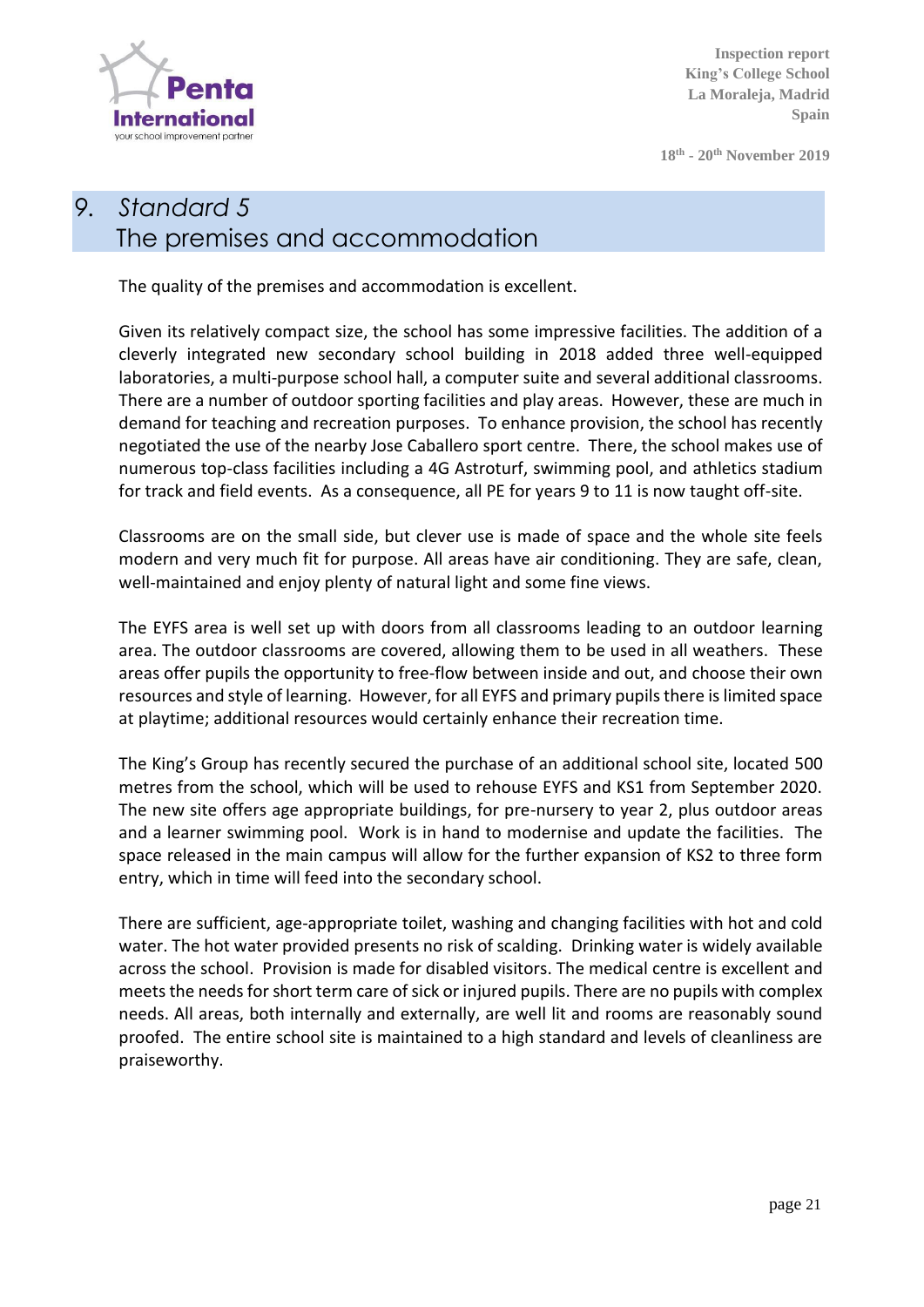

**18th - 20 th November 2019**

## *10. Standard 6* The provision of information for parents, carers and others

The provision of information by the school is excellent in terms of quality, variety and comprehensiveness.

The school provides a very informative website for parents and prospective parents to refer to for policies, previous inspection reports and the school prospectus. The head's welcome on the website outlines the ethos and mission of the school. Full contact details are provided, along with key policies and the school's complaints procedure. The school website provides an overview of the different curricula which are taught at each key stage. It documents the British way, offering videos showing the parents the types of learning that happen during the school day.

Parents speak positively about the various means of communication provided by the school. They comment that it is easy to communicate with teachers through homework diaries or email, and that face-to-face meetings can be requested if required. Parents feel that staff are approachable, and there is always a high presence of teachers and senior leaders at the beginning and end of the school day. Parents feel that their concerns are listened to and any issues are dealt with quickly and effectively.

Parents receive regular newsletters from the school, together with a weekly 'Letter from the Head', keeping them abreast of school news and developments. In addition, the online calendar provides a useful resource to inform parents of upcoming events.

The school provides termly written reports which highlight pupil's academic performance and attainment, as well as social and emotional development. Parent teacher meetings are also conducted termly to discuss pupil's progress. Parents of SEND pupils are invited to review individual education plans (IEPs), to discuss the support being put in place for their child. The parent portal also carries key documents for parents, including their child's reports and attendance data.

Parents are invited to attend a wide range of meetings and workshops throughout the year, related to curriculum, assessment, exams and other relevant matters. Open mornings, which allow parents to observe learning in school, take place regularly. Concerts, drama and exhibitions, to which parents are invited, are staged throughout the year.

In EYFS and across the primary school, the use of Class Dojo is a strength of communication. Parents receive immediate feedback regarding their child's day at school, through photographs, text and any merit points that have been awarded. Parents expressed how beneficial they feel this is for their child's learning. Parent's commented on somewhat reduced communications for pupils in secondary. However, they still felt satisfied that they could approach the school for guidance as needed.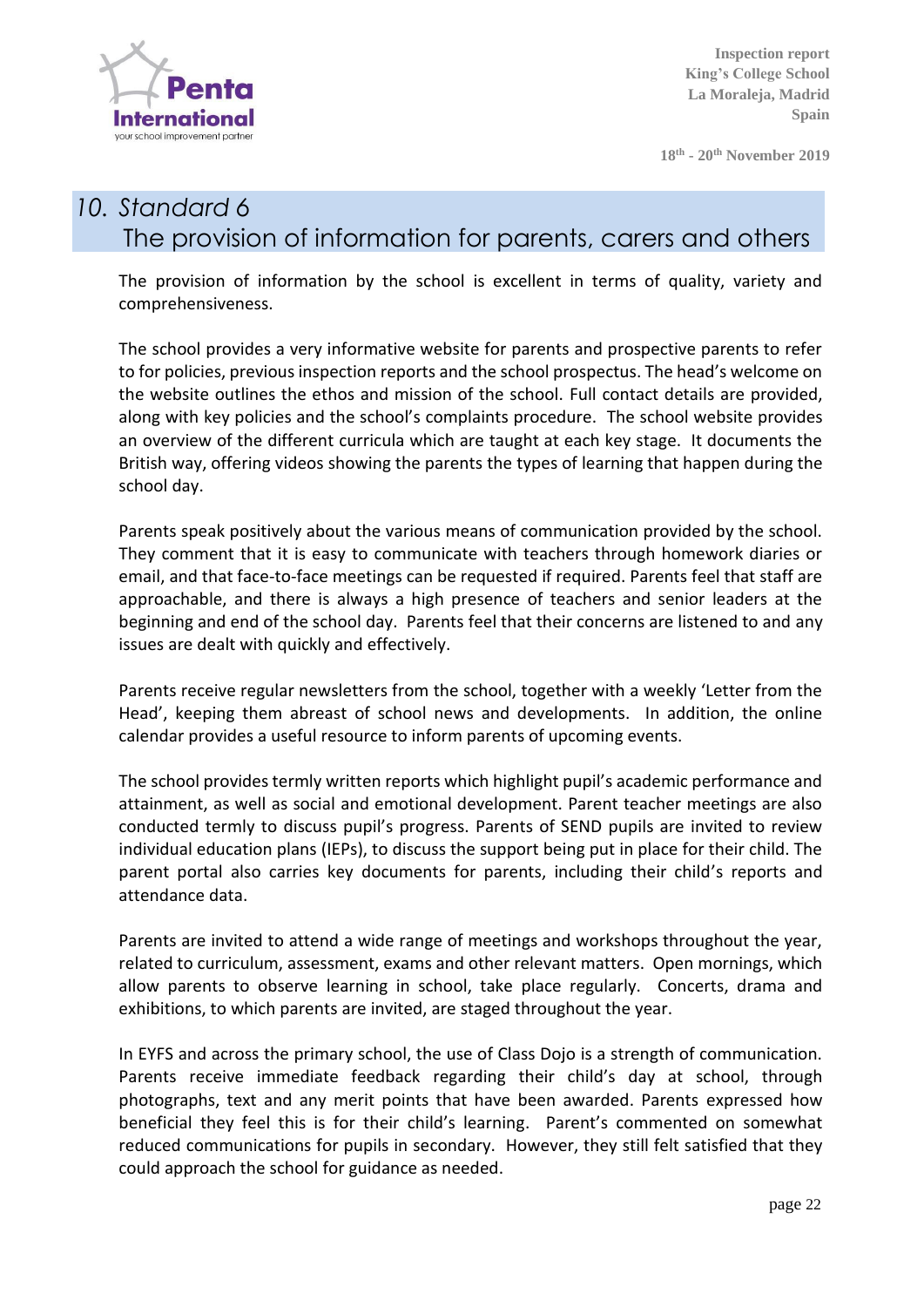

**18th - 20 th November 2019**

#### *11. Standard 7* The school's procedure for handling complaints

The school's procedures for handling complaints is effective and fully meets the requirements for BSO accreditation. There are clear and well documented procedures for handling complaints, in line with best UK practice. These are shared with parents and prospective parents via the school's website.

Any complaints and all concerns are well documented and stored securely. Documentation states clearly the procedures followed, and records are kept for at least 3 years.

The school aims for any complaints and concerns to be resolved within 14 days. Parents should initially contact the child's class teacher or form tutor. If no resolution is reached the concern may be escalated to the head of year or head of section.

After action by the head of year or section, any unresolved complaints are then dealt with through a formal process. This involves providing full details of the complaint in writing to the headteacher, who then investigates the issue and provides a written decision. Any decision made by the headteacher may be appealed within five working days. If appealed, a meeting is held between the complainant and the headteacher for further discussion and consideration, followed by a written decision from the headteacher.

Any issues still unresolved at this stage may be escalated in writing to the CEO of King's Group, who then refers it to the complaints panel for consideration. A hearing takes place within 15 working days of receipt of the complaint. A parent may be accompanied to the hearing should they so wish. A panel of three people, one of whom has no direct management responsibility within the school, will hear the complaint. All documentation regarding the complaint should be submitted to the panel not less than three working days before the hearing. After the evidence is heard, the panel makes a majority decision. A report is submitted to the complainant for factual checking before the report is finalised.

The school has never received a formal complaint from a parent. Any concerns raised are dealt with rapidly and records kept. There are no identified trends in concerns.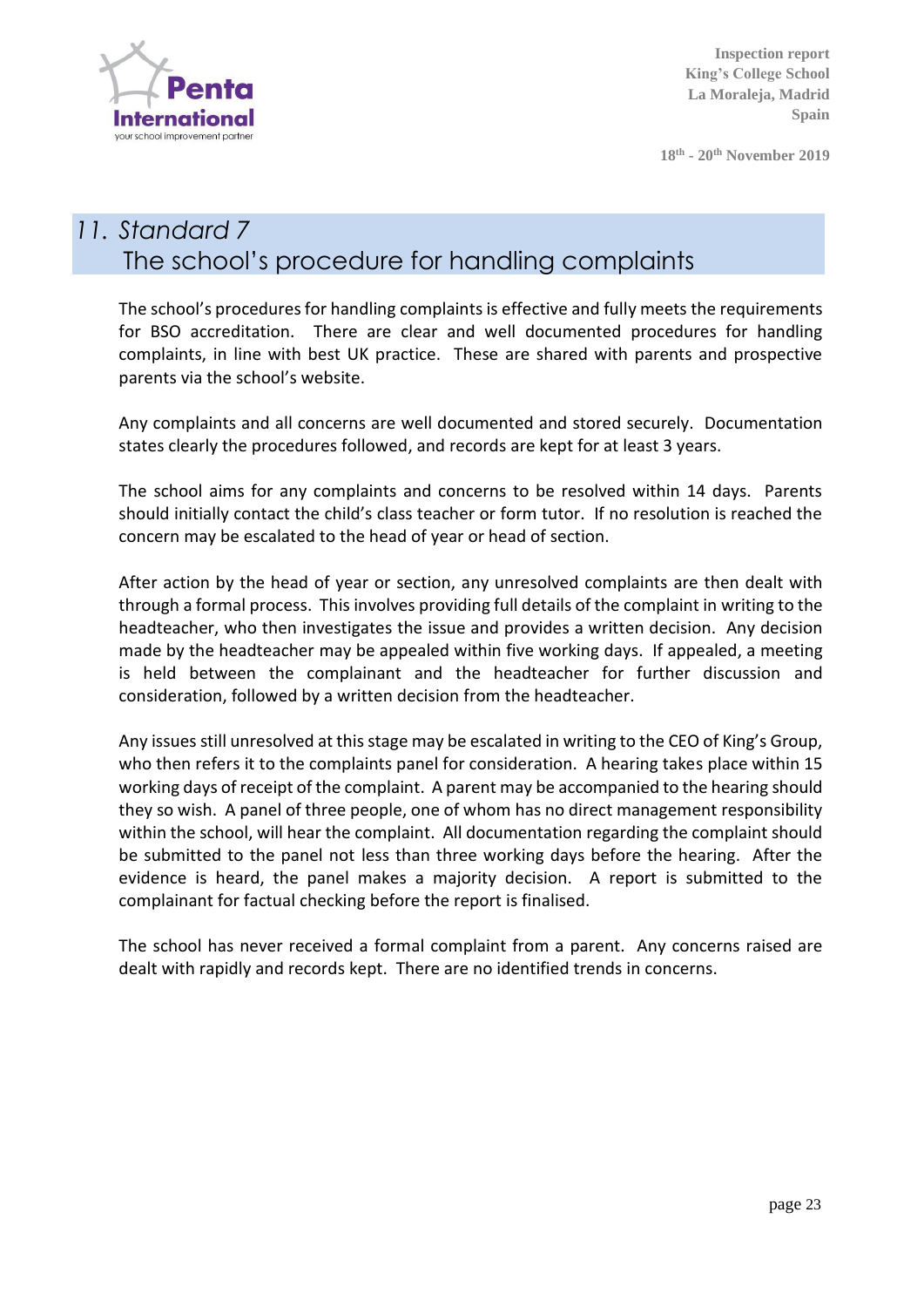

**18th - 20 th November 2019**

# *12. Standard 8* Leadership and management of the school

The leadership and management of the school are outstanding.

Despite the fact that all members of the senior leadership team are new in post this year, they have formed an extremely tight and coordinated team. Led by the headteacher and deputy head, they have an unrelenting focus on school improvement and on ensuring that all pupils receive the best possible opportunities to progress and develop both academically, and socially and emotionally. They are united in thought and action.

Rigorous self-evaluation processes have resulted in a thorough and accurate analysis of the school's strengths, whilst highlighting areas for further development. Leaders and staff at all levels are involved in the creation of both documents, and are invested in pursuing goals and targets to bring about improvement. The overall school development plan covers three key areas which focus on school wide initiatives. In addition, two further school developments in terms of primary and secondary expansion are covered. Individual departments each create subject specific self-evaluations and development plans, which complement and extend the overall school ambitions. Clear, challenging and realistic targets, action steps and timelines are set out in detail, together with success criteria. Both the self-evaluation and development plans are live documents, reviewed and updated regularly. School development plans feed into continuous professional development and staff appraisal processes. Weekly staff meetings together with extended professional development sessions enable staff to work collaboratively on the stated aims.

Leaders at all levels work consistently together towards common goals. Recommendations from previous inspections reports have been regarded as key priorities and impressive progress has been made in all areas. Whilst many middle leaders are relatively new in post, they speak as one voice around current areas of development, whilst having a clear focus on their individual area of responsibility. Middle leaders are energetic and enthusiastic practitioners who inspire those they work with. They are analytical and take an organised, structured approach to achieving goals and targets. They are empowered by senior leaders who they see as being accessible and supportive.

Lines of communication within the school are excellent. Staff are kept updated through weekly whole school briefings as well as sectional meetings, emails and notices. An open doors approach leads to strong, trust-based relationships between leaders and staff.

Although leaders provide a good level of challenge to teaching staff in their drive for excellence, there is also significant awareness and attention paid to the well-being of staff. This can be observed in staff briefings where teachers regularly receive awards for outstanding effort or contributions, often nominated for these by their peers. One member of SLT commented that the aim is "To find systems to enable staff to flourish and achieve